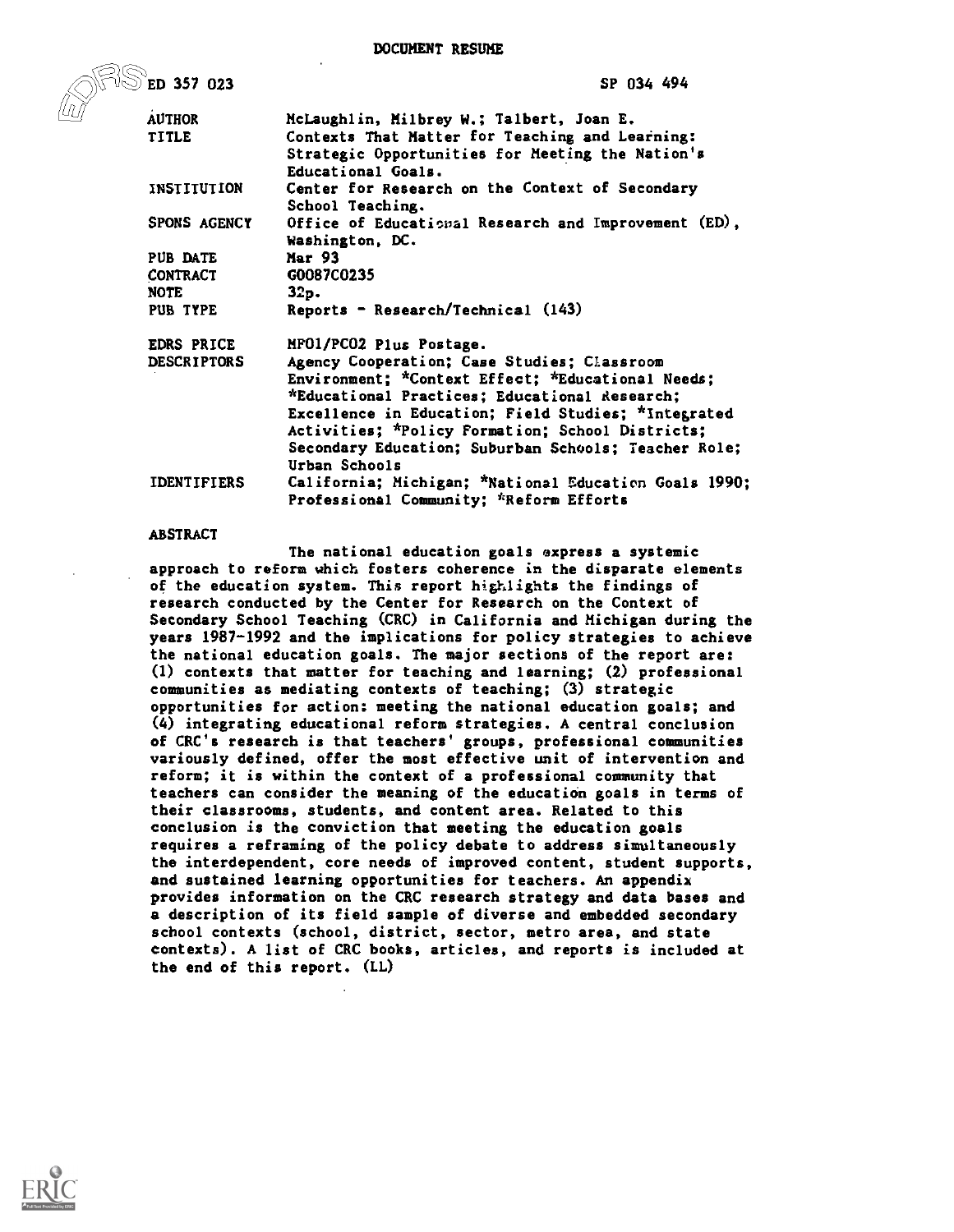



# 57023 E CONTEXTS THAT MATTER FOR TEACHING AND LEARNING

# STRATEGIC OPPORTUNITIES FOR MEETING THE NATION'S EDUCATIONAL GOALS

U.S. DEPARTMENT OF EDUCATION Office of Educational Research and Improvement EDUCATIONAL RESOURCES INFORMATION CENTER (ERIC)

- 0 this document has been reproduced as received from the perSon or organization Originating .1
- $\Box$  Minor changes have been made to improve reproduction quality
- Points of vitw or opinions stated in this docu-<br>ment ido inot inecessarily represent official<br>OERI position or policy

# $\mathcal{N}$  $\mathcal{L}$ 'A. (Y)

CRC

Center for Research on the Context of Secondary School Teaching

 $\mathcal{L}$ 

BEST COPY AVAILABLE

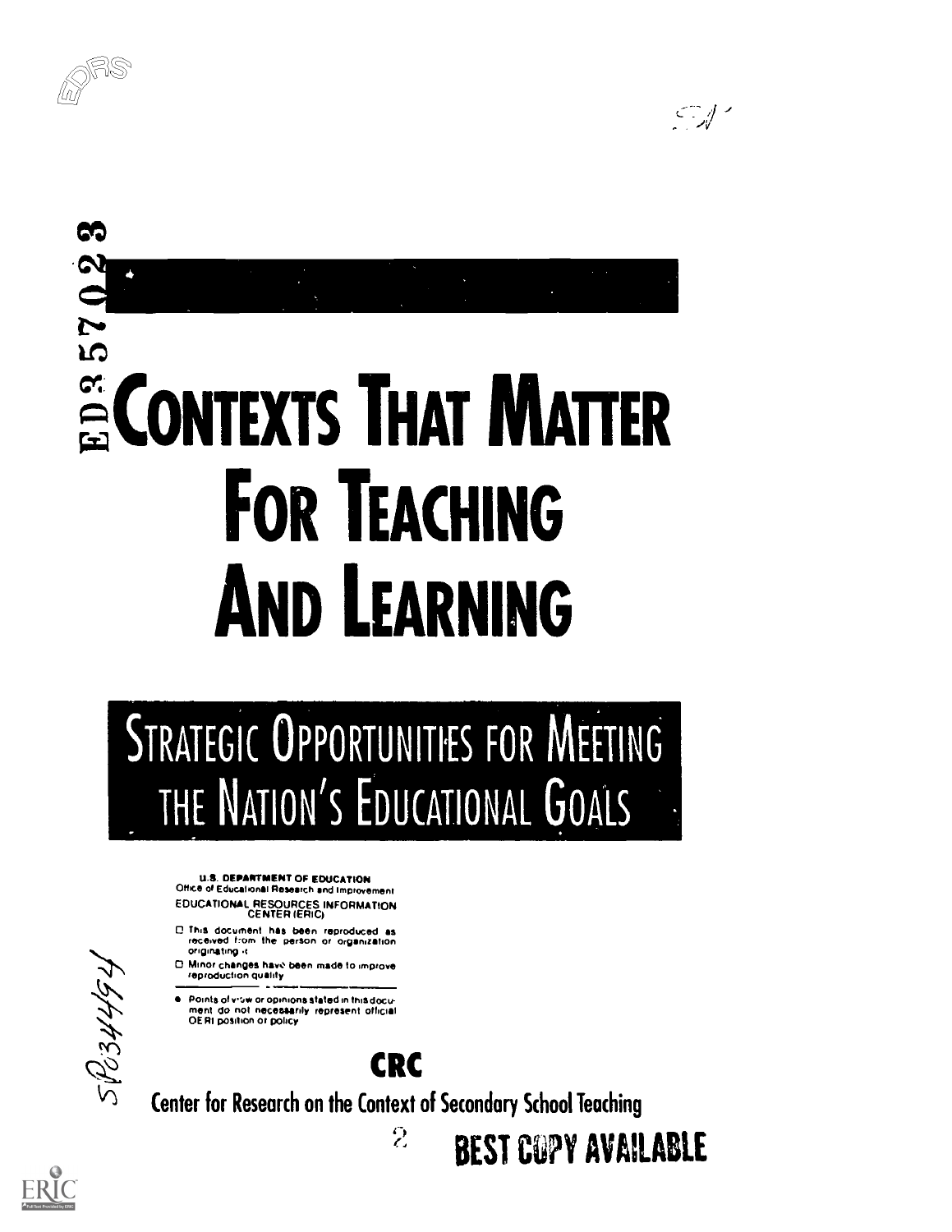

# CONTEXTS THAT MATTER FOR TEACHING AND LEARNING

MS STRATEGIC OPPORTUNITIES FOR MEETING ON'S EDUCATIONAL **U**OALS

> Milbrey W. McLaughlin Joan E. Talbert

Stanford University

MARCH 1993

CRC

Center for Research on the Context of Secondary School Teaching

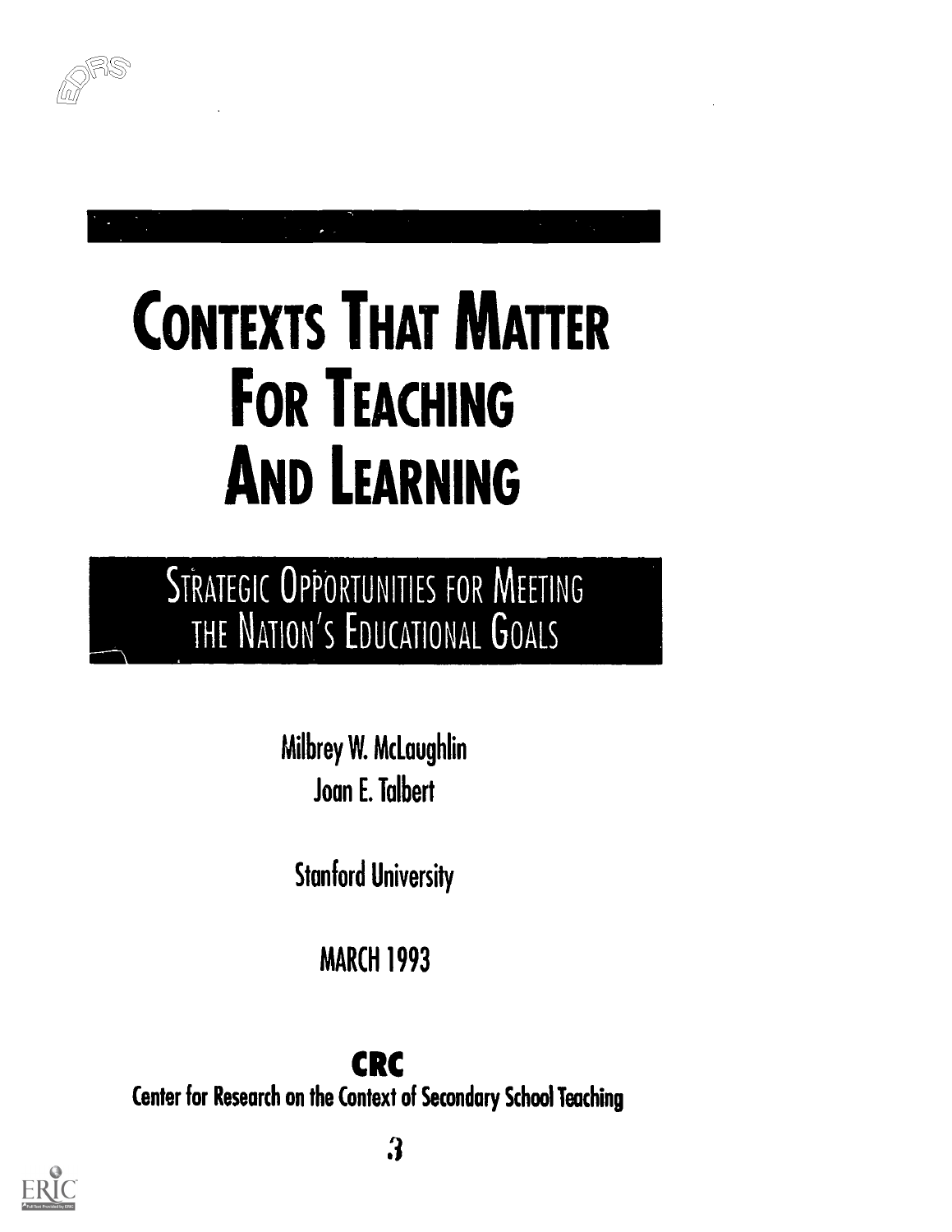

# CENTER FOR RESEARCH ON THE CONTEXT OF SECONDARY SCHOOL TEACHING

School of Education CERAS Building Stanford University Stanford, CA 94305-3084 (415) 723-4972

The Center for Research on the Context of Secondary School Teaching (CRC). located at Stanford University, was founded in 1987 with a five-year National Center grant from the U.S. Department of Education, Office of Educational Research and Improvement. [Grant #G0087CO235]

The CRC conducts longitudinal research combining intensive case studies of public and independent schools and teachers with analyses of national survey data to assess factors that either constrain or enable the best work of teachers and students. The research analyzes organizational, policy, and social-cultural conditions of the embedded context of the classroom, the subject area department, the school, the local community, and the school district. The CRC is developing grounded theory on how context conditions affect high school teaching and framing policy recommendations for improving secondary education.

The research program of the CRC has helped to develop an interdisciplinary community of scholars to conduct research on teachers' professional communities and practice in diverse contexts.

> DIRECTOR Milbrey W. McLaughlin Professor of Education and Public Policy Stanford University

#### ASSOCIATE DIRECTOR

Joan E. Talbert Senior Research Scholar Stanford University

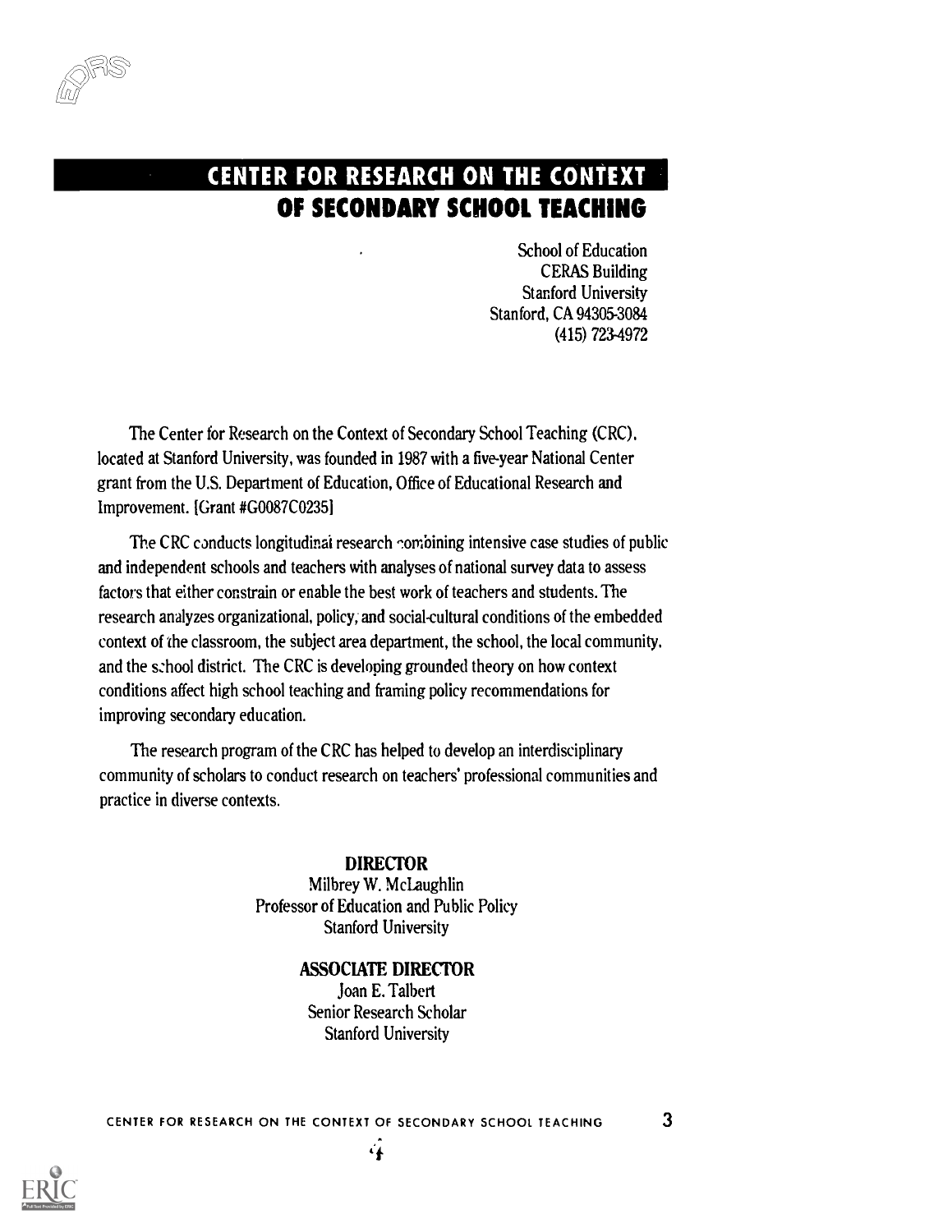#### FOREWORD

This report highlights major findings of CRC research conducted during 1987-1992 and their implications for policy strategies to achieve the nation's goals for K-12 education. The Center's research program has been a highly collaborative enterprise, as attested by the acknowledgements at the end of this report; however, the authors' conclusions and recommendations do not necessarily reflect the views of all CRC researchers or of the funding agency.

Major sections of the report are:

- Contexts that matter for teaching and learning
- Professional communities as mediating contexts of teaching
- Strategic opportunities for action: meeting the nation's education goals
- Integrating educational reform strategies.

Appendices provide brief descripions of the Center's research strategy and its field sample of high schools (see CRC publication R92-6 for a full description of the core data base).

A list of CRC books, articles, and reports is included at the end of this report.

od in the second second second second second second second second second second second second second second second second second second second second second second second second second second second second second second se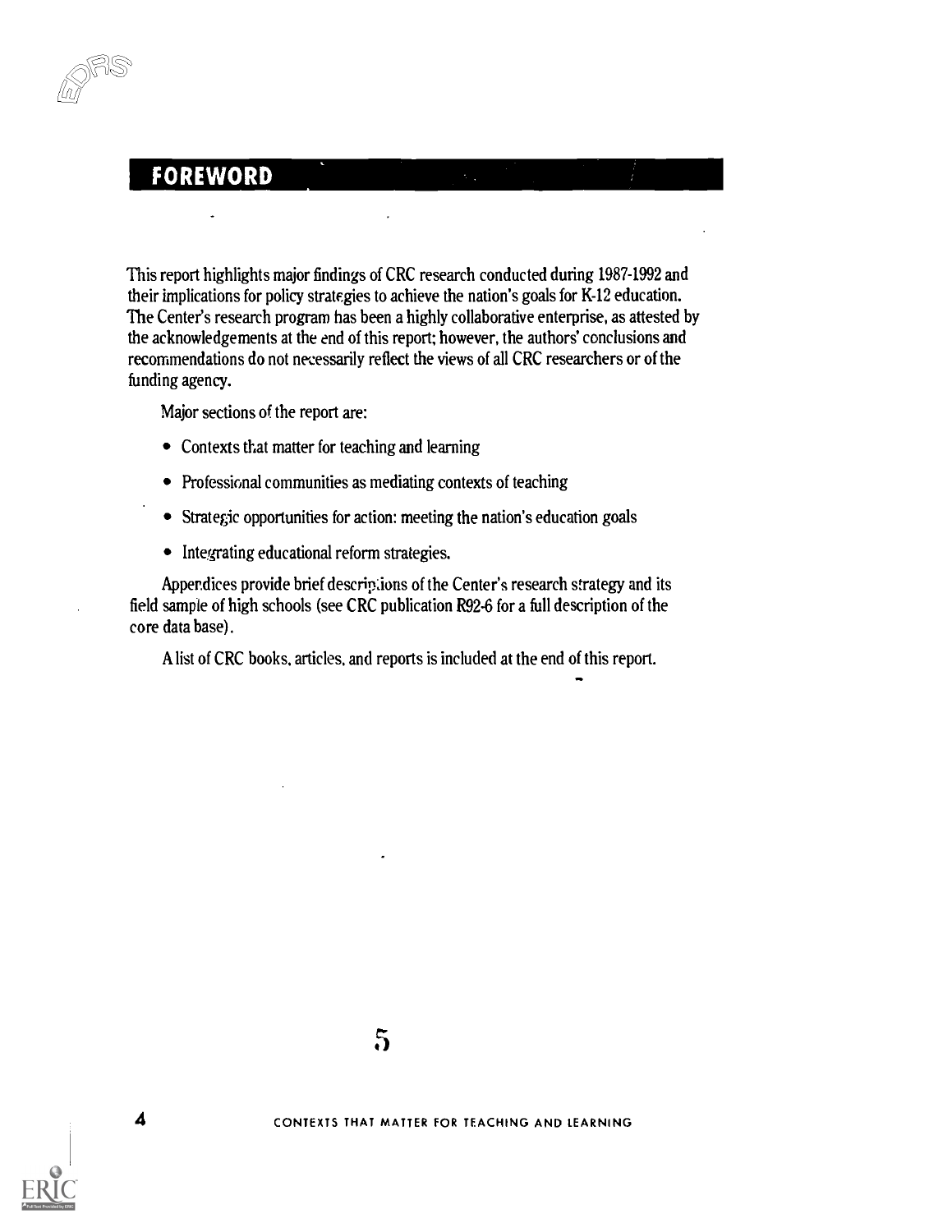

#### $\cdot$  CONTEXTS THAT MATTER

# CONTEXTS THAT MATTER FOR TEACHING AND LEARNING

The nation's education goals embrace rigorous, "world class" standards of performance for all students; they express a systemic approach to reform which fosters coherence in the disparate elements of the education system. These ambitious goals for American education must be achieved on a classroom by classroom basis. Success for all students depends ultimately on what teachers do in the classroom, on teachers' ability and willingness to provide the kinds of educational environments necessary to meet the country's education goals.

#### The Core of the Problem

The core of the challenge and the opportunity for meeting the nation's education goals lie at the core of the education system: the classroom interactions among teacher, students, and content, the "stuff" of teaching and learning. The extent to which systemic reform succeeds in bringing coherence to the education system and fostering success for all students depends on the extent to which its ideas, strategies, and perspectives become part of this "stuff" of the classroom educational environment.





The changes in practice, content, and pedagogy assumed by the national education goals are extremely complex and difficult to carry out, or even to understand. At its core, the problem of systemic reform fundamentally is a problem of teachers learning how to translate enhanced curricula and higher standards into teaching and learning for all of their students.

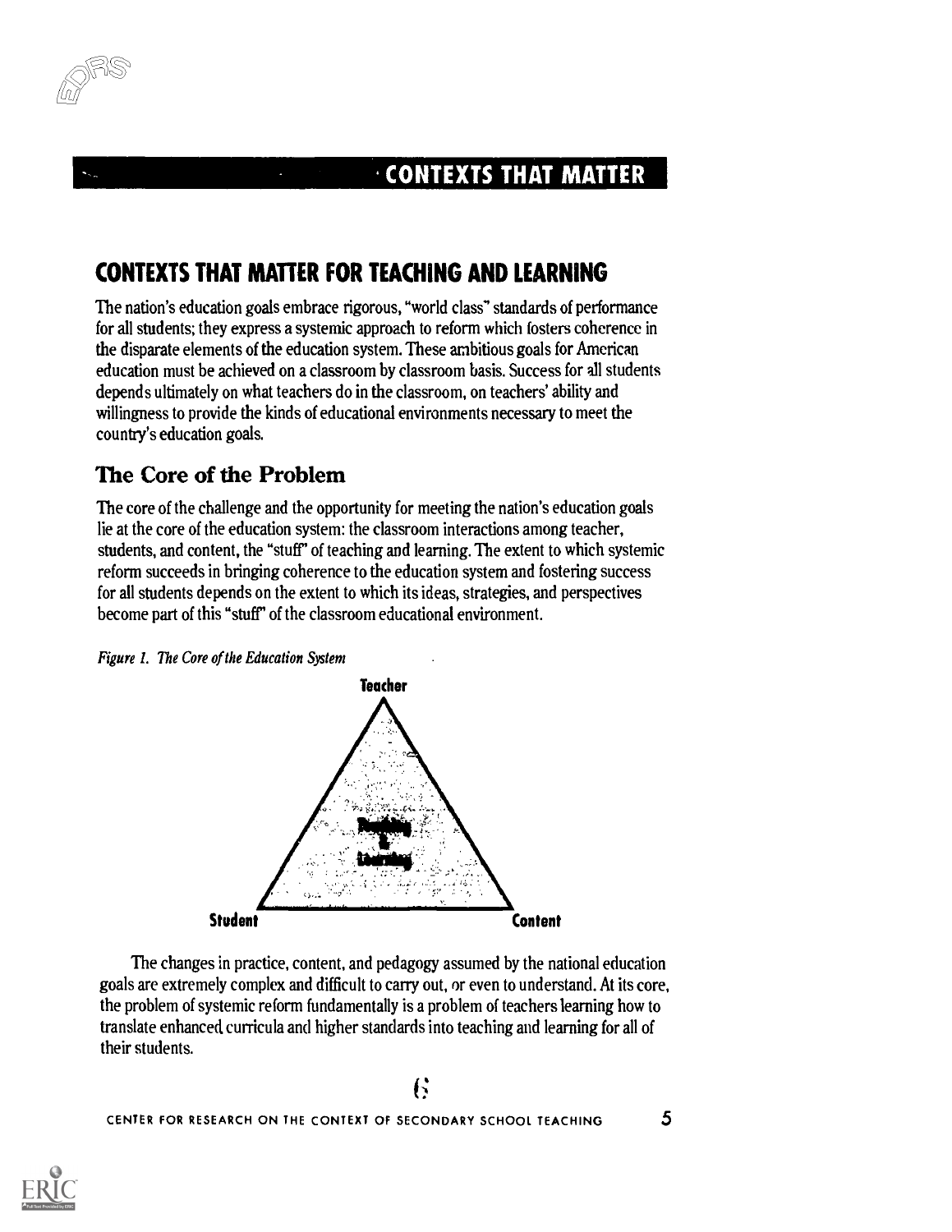

*-* 1922

#### CONTEXTS THAT MATTER

#### Students as Context

Teachers agree that students are the context that matters most to what they do in the classroom, and that today's students differ in many ways from students of the past and notso-distant past. Contemporary students bring different cultures and languages to school, different attitudes and support to the classroom and learning. They themselves are required to navigate difficult and competing pressures of family, peers, and community at the same time that they are expected to function as students. Today's students are highly mobile; for example, many teachers teach in schools where the turnover rate between September and June is 100%.

#### Patterns of Teachers' Responses

Teachers' responses to the challenges presented by today's students and, by extension, to the nation's education goals, vary substantially among *and* within schools. Among the teachers participating in the CRC's research, three broad patterns of adaptation to today's students are evident in teachers' classroom practices and expectations, namely:

- enforce traditional standards
- lower expectations
- change practices.

Many of the teachers who continue traditional practices see the behavioral and achievement problems in today's classrooms primarily as students' problems, exacerbated by inadequate support or discipline at the school or in the district. Teachers who view contemporary classrooms this way tend to frame their responses in terms of tougher rules and enforcement, and justify their practices in terms of traditional subject area standards and orthodoxies: "...the kid here is where the problem is today. There is nothing wrong with the curriculum." Teachers adapting in this way to contemporary students quickly become cynical, frustrated, and burned out. So do their students, many of whom fail to meet expectations established for the classroom.

Teachers who lower their expectations for today's students often water-down curriculum. Often, this retreat from traditional standards and academics represents a well-meaning attempt to structure a supportive classroom environment. However, some teachers adopting this perspective believe that many of today's students "just can't cut it," and that "there is just so much a teacher can do for these students." Regardless of teachers' rationale, both teachers and students in classrooms of this stripe find themselves bored and disengaged from teaching and learning. -

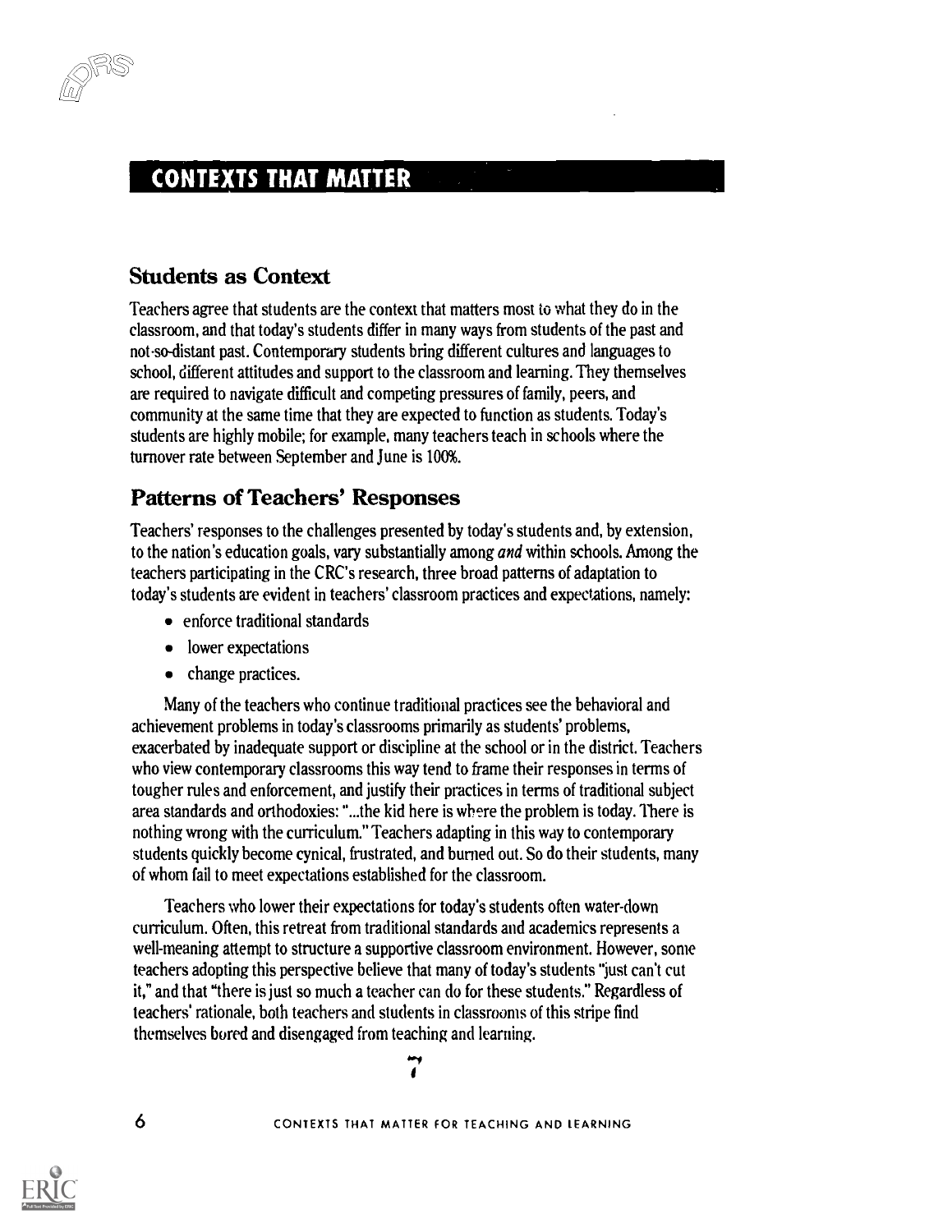

## CONTEXTS THAT MATTER

|  |  |  | Figure 2. Teachers' Responses to Today's Students |  |
|--|--|--|---------------------------------------------------|--|
|--|--|--|---------------------------------------------------|--|

| <b>Patterns of</b><br><b>Adaptation</b>    | <b>Domains of Adaptation</b>                        | Teacher<br><b>Outcomes</b>                                |                                                                       |                          |
|--------------------------------------------|-----------------------------------------------------|-----------------------------------------------------------|-----------------------------------------------------------------------|--------------------------|
|                                            | <b>Authority Relations</b>                          | Pedagogy                                                  | Content                                                               |                          |
| <b>Enforce</b><br>traditional<br>standards | Teacher dominates;<br>more rules;<br>more sanctions | Transmission<br>teaching; more<br>worksheets<br>and tests | <b>Emphasis</b> on<br>troditional.<br>fact-based<br>cur. <i>culum</i> | Burnout:<br>cynicism     |
| Lower<br>expectations                      | <b>Various:</b><br>relax<br>rules                   | <b>Various</b>                                            | Watered-down<br>subject matter                                        | Disengage-<br>ment       |
| Change<br>practices                        | Teacher facilitates;<br>construct<br>group norms    | <b>Active student</b><br>role; cooperative<br>learning    | <b>Emphasis</b> on<br>conceptuol<br>understanding                     | Efficacy;<br>frustration |

Still other teachers reject the view that locates "the problem" in the student and have made fundamental adaptations in their practices, adaptations consistent with and supportive of the nation's educational goals. Teachers successful in engaging contemporary students and fostering their success with challenging academic content generally have moved from traditional, teacher-controlled pedagogy to work interactively with students, encouraging an active student role. Their students wrestle with problems and puzzles of subject matter and achieve deeper understandings than is possible with traditional modes of instruction. These teachers, knowingly or not, embrace the vision of practice often called "teaching for understanding," which promises not only to engage nontraditional students but to improve learning outcomes for all students. In their classrooms, as in the nation's vision of 21st century schooling, equity and excellence go hand-in-hand.

However, some teachers who attempted such changes in practice, we found, were unable to sustain them and became frustrated and discouraged. This is because learning how to teach for student understanding goes against the grain of traditional classroom practice and so entails radical change and risks obstruction. Those teachers who made effective adaptations to today's students had one thing in common: each belonged to an active professional community which encouraged and enabled them to transform their teaching. 8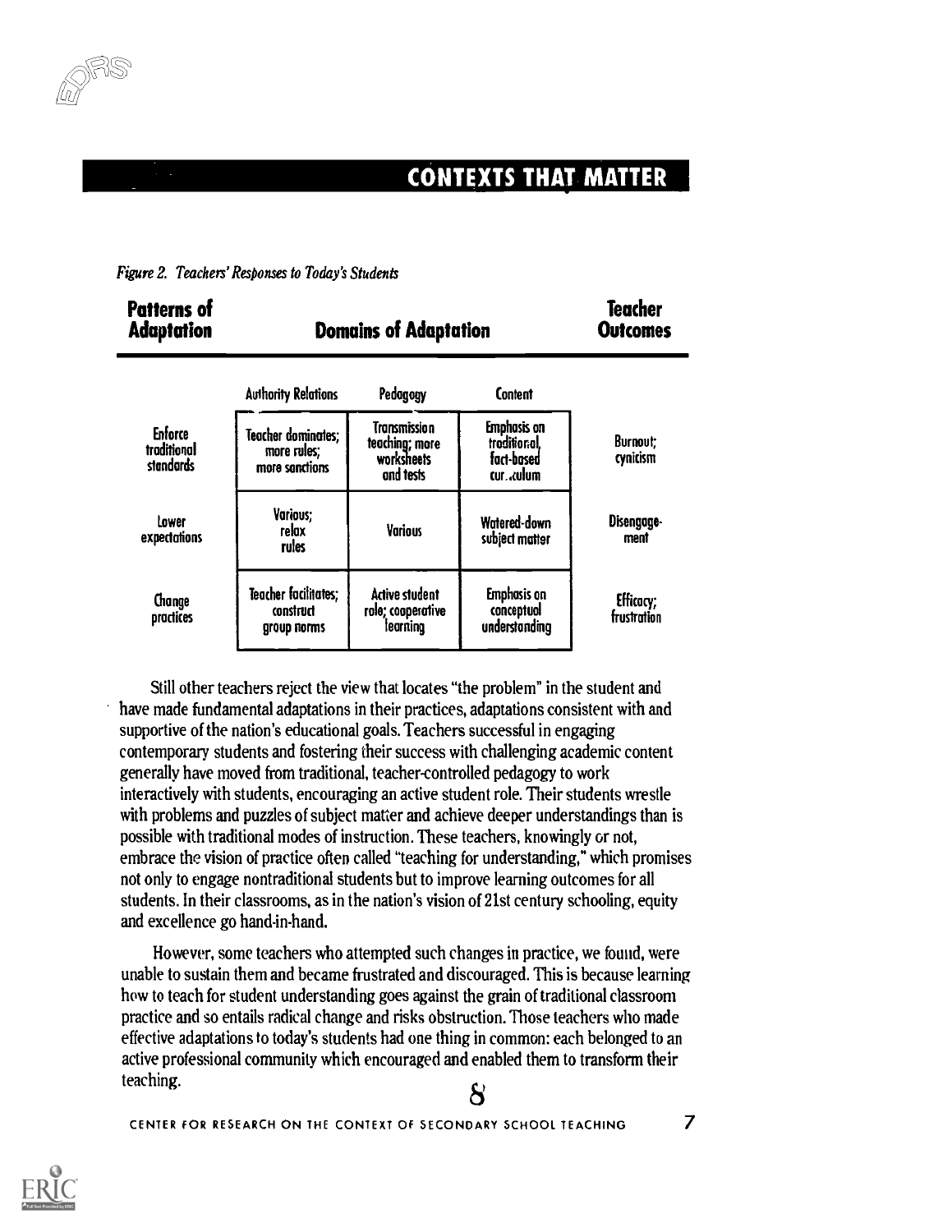

#### PROFESSIONAL COMMUNITIES

#### PROFESSIONAL COMMUNITIES AS MEDIATING CONTEXTS OF TEACHING

CRC research found that teachers' responses to today's students and notions of good teaching practice are heavily mediated by the character of the professional communities in which they work. In other words, teachers define standards for their classroom practice through interactions with other teachers and administrators; and the communities of practice that evolve in the day-to-day work of schooling tend to support one or another of the alternative adaptations to students displayed in Figure 2. In our work we encountered professional communities that enforced traditional standards and so fostered burnout or cynicism among teachers and failure among today's students; communities that supported lower standards for many students and so engendered disengagement among teachers and students alike; and professional communities that enabled teachers to learn new practices that engaged today's students in learning consistent with the nation's education goals of excellence for all.

The professional communities of secondary school teachers differ from one another in a number of important ways:

- $\bullet$  boundaries and inclusiveness  $\leftarrow$  communities are more and less bounded by the school, a depaitment within the school, the district, the state, and by associations or networks outside the school system;
- $\bullet$  strength  $\bullet$  they are more or less active or based in sustained collegial relations and discourse about instruction versus tacit understandings of traditional notions of subject matter, students, and pedagogy; and
- $\bullet$  cultures  $\leftarrow$  they differ in the nature of shared educational priorities, norms for relations with students and colleagues, and conceptions of good teaching practice.

#### School Contexts

Our research, like earlier work in the effective schools tradition, found that schools constitute an important context for the development of strong professional communities. As shown in Figure 3, CRC schools differed strikingly from one another in the strength of their professional communities — reporting clear differences, even within the same districts, in levels of collegiality, faculty innovativeness, and learning opportunities as perceived by teachers. Figure 3 also displays the strong association of these schoollevel community differences with the level of teachers' commitment to their students, subject, school, and the profession.

Teachers in California's School 8, for example, formed a strong school-wide community devoted to the success of all students in the school and to supporting one anothers' efforts to adapt instruction to meet students' learning needs. These teachers

8 CONTEXTS THAT MATTER FOR TEACHING AND LEARNING



9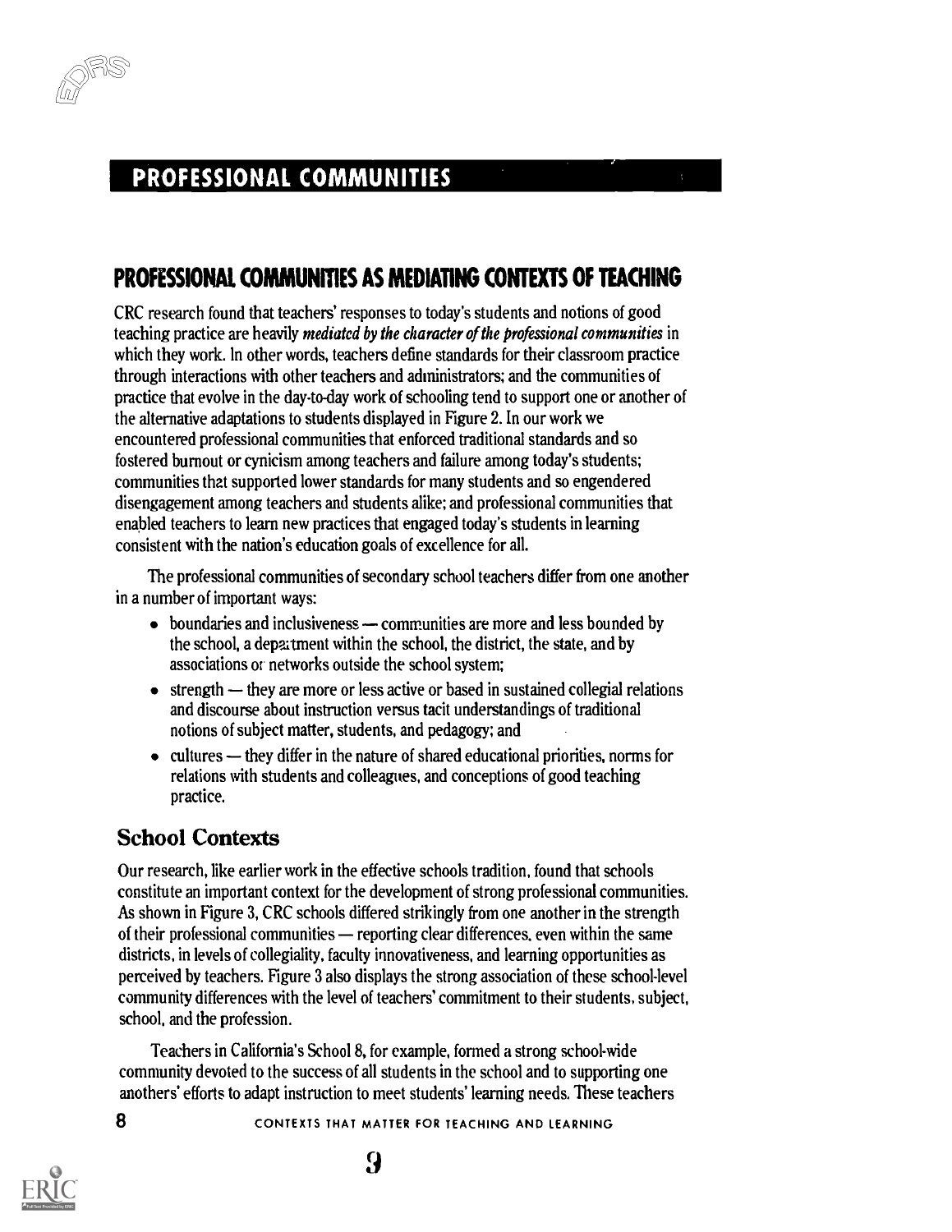## PROFESSIONAL COMMUNITIES

felt supported by their colleagues to succeed in their teaching and experienced professional growth in their daily worklives. In contrast, teachers in another school in the same district (School 6) lacked a strong school-wide community. Although these teachers met essentially the same students in terms of family conditions, ethnicity, and aspirations, many of them complained about the attitudes and competence of students in their classes and either rigidly maintained traditional education standards and failed many students or watered down the curriculum and disengaged. Such differences in school community obviously matter enormously for today's students' experiences of school and their opportunities to learn.





Technical Note: The CRC Collegiality Index is a 5-item scale based upon High School & Beyond teacher survey items (Alpha=.84); Teacher Learning Opportunities is an 8-item scale (Alpha=.85); Faculty Innovativeness is a 5-item scale (Alpha=.79); Professional Commitment is an 8-item scale (Alpha=.75). /Questions used for the scales may be obtained on request.l Teachers' scores on each scale were standardized to allow for comparability. Averages for each CRC school are plotted in the figure.

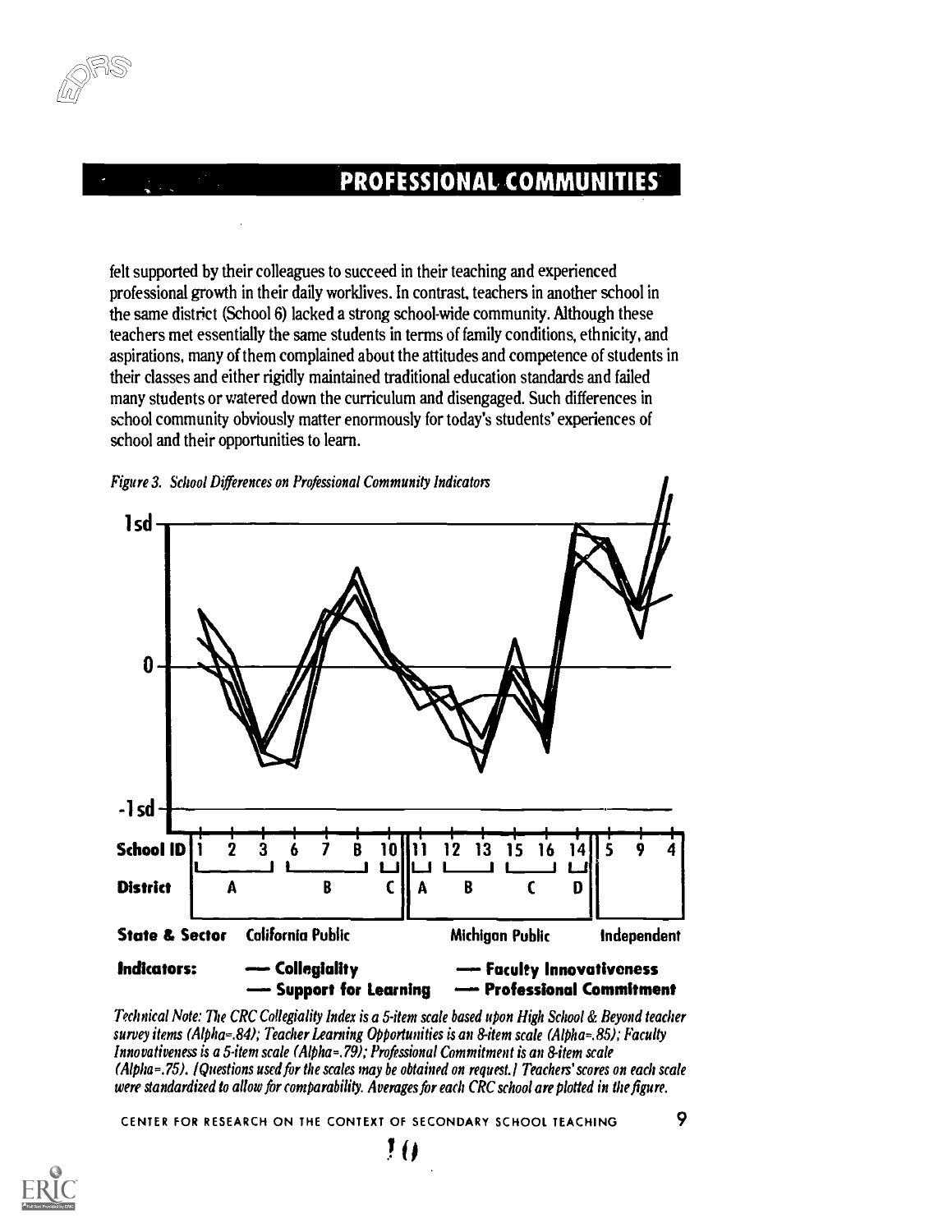#### -PROFESSIONAL COMMUNITIES

#### High School Department Contexts

Subject area departments also constitute important contexts for high school teaching. Our research indicates that departments within the same high school can differ enormously from one another in the opportunities they provide teachers for colleagial support and for improving their practice with today's students. Also, mathematics departments, for example, can differ substantially across schools in terms of the norms and standards of good teaching they embrace.

'The salience and significance to teachers of department-level communities are illustrated by the case of Oak Valley. a large comprehensive high school. A look at professional community indicators for the whole school produces the impression of a strong school-wide community (see scores for School 10 in Figure 3). However, the worklives of teachers within the school belie this portrait. Indeed, as Figure 4 reveals, teachers in Oak Valley's English department and teachers in the social studies department experienced radically different "schools" in their day-to-day worklives. On an indicator of school community used in a 1984 national survey, these two departments fell within the top and bottom quartiles of the distribution of U.S. high schools. The national norms for subject areas reported in Figure 4 indicate that these department differences were not due to crossdiscipline differences in colleague relationships but to department conditions. Teachers in such comprehensive high schools, we found, experience the up-close community of the subject department as their primary workplace, not the school as a whole.

The significance of department community differences for teaching practices was apparent in the way the Oak Valley English and social studies teachers talked about their students, their work, and their careers. While social studies teachers complained about the low motivation of today's students and their limited attention spans (and scored high on a survey measure of "perceived student decline"), English teachers saw the very same students as bright and energetic (and scored low on the student-decline scale). Likewise, teachers in the Oak Valley English department talked about new developments in writing instruction, about recent innovations in the department, about sharing materials with colleagues, and about their sense of growth as professionals. In contrast, the social studies department was floundering in its effort to respond to new state and district curriculum guidelines, and many of the teachers we talked with said they felt uninspired in their teaching and stagnant in their careers. Teachers in these two departments were no different in preparation, screening and experience, and they had the same administrators, parent community and students: the difference was in opportunities for learning and support provided by their department communities.

Because its boundaries encompass all elements of the classroom core of teaching  $-$  students, content, and teacher – the subject department (or cross-disciplinary unit if

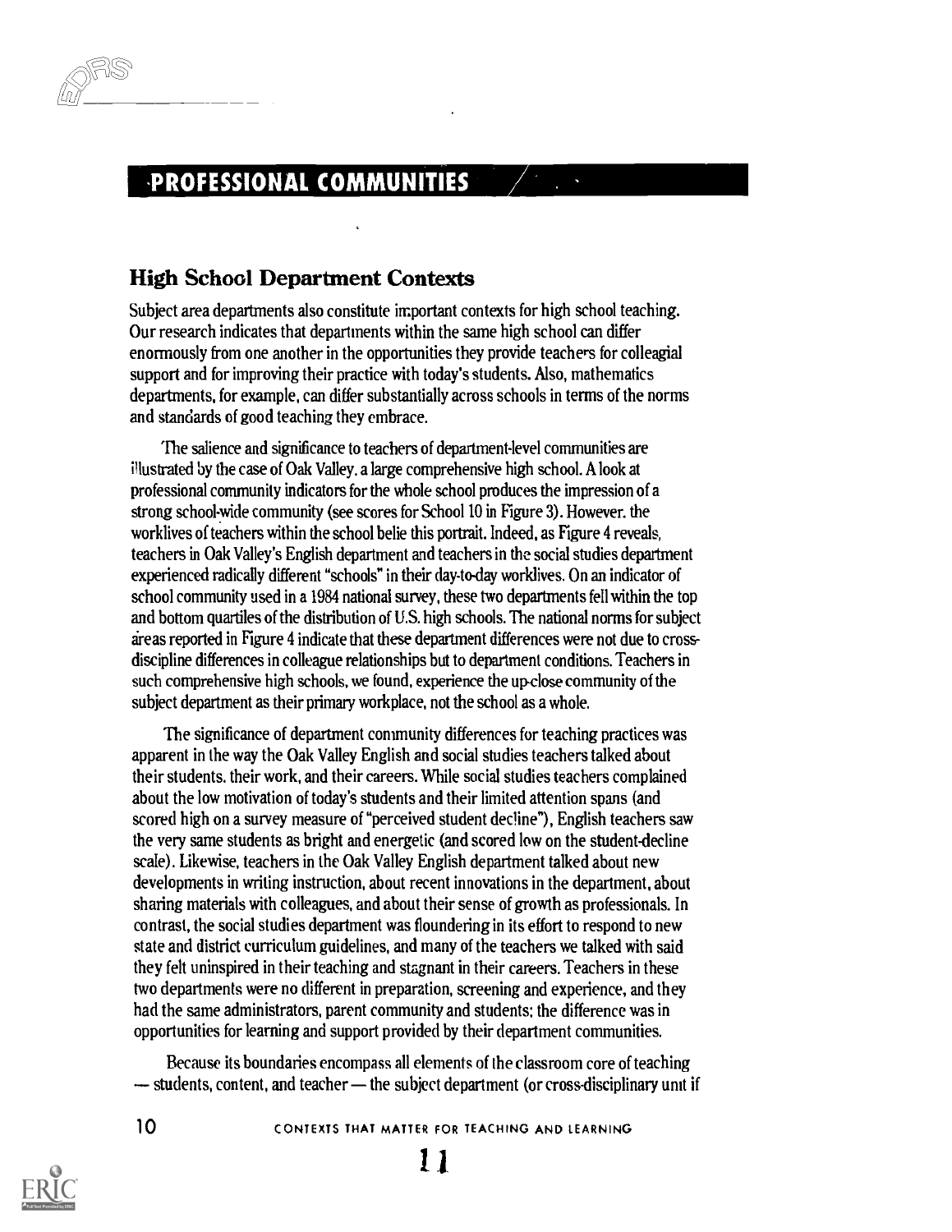

#### PROFESSIONAL COMMUNITIES



Figure 4. Within-School Differences in Department Comm:'nity: A Case Study

Teacher N=121

Technical Note: This analysis uses a Collegiality Index combining 5 survey items used in the 1984 High School & Beyond ( $HS\&B$ ) national survey (Alpha=.84). The figure shows: the average score on the index for all teachers in one CkC high school (School 10), average scores for teachers in seven different subject area departments within the school, and national norms for the respective subject areas (bused on HS&B data for teachers classified according to their primary subject assignment).

teaching content is so organized in a school) constitutes a key strategic site for building teacher learning communities that promote success with today's students. Likewise, the department community can effectively squelch the efforts of individual teachers and of the policy system to implement new modes of instruction if it strongly enforces traditional norms of practice. In most high schools, the subject department plays a critical role in mediating teachers' responses to students, their responsiveness to content innovations, and their capacity to improve classroom practice.

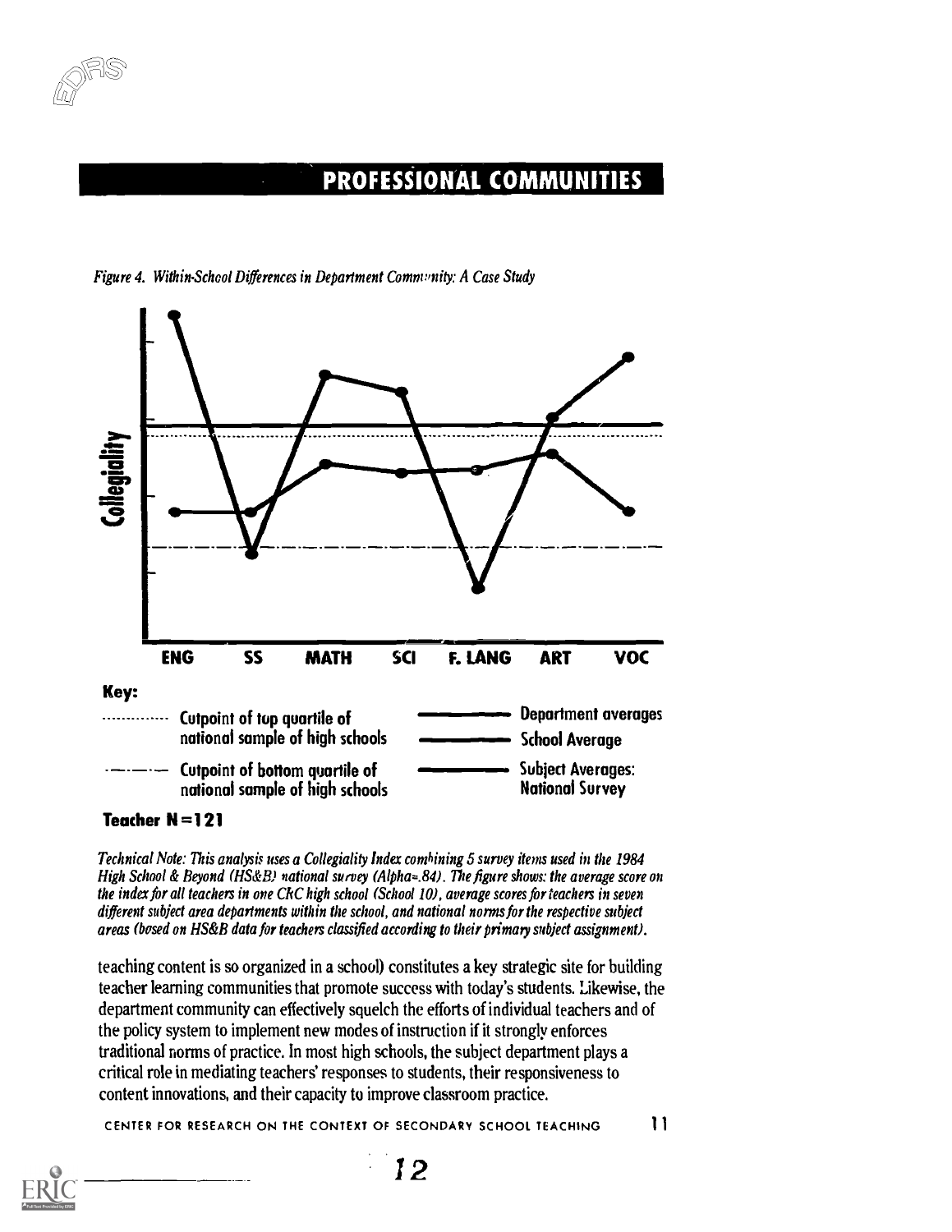

#### PROFESSIONAL COMMUNItIES

#### District Contexts

District-level professional community makes an important and particular contribution to teachers' professional lives, one distinct from school or department influences. The relevance of district context for professional community lies in the overarching sense of professional identity, inclusion, influence, and pride it fosters.







Technical Note: The District Community Index used in this analysis is a 6-item scale (Alpha=.82) based on responses to such statements as: "I feel that the district inspires the very best job performance of its teachers" and "I am proud to tell others I work for this district." Average scores on the scale were computed for CRC teachers in three California districts. The figure shows where the district averages fall on a normalized distribution of scores for the entire sample of CRC teachers.

In CRC's sample, teachers' assessments of district-level professional community ranged from hostile and demoralizing, to strong and supportive. Further, despite the significant and important variation in the character of professional community within and among schools, teachers teaching in quite different school settings expressed a high level of agreement about the nature of their district-level professional community.

12 
$$
\sim
$$
 12  $\sim$  2  $\sim$  13  $\sim$  13

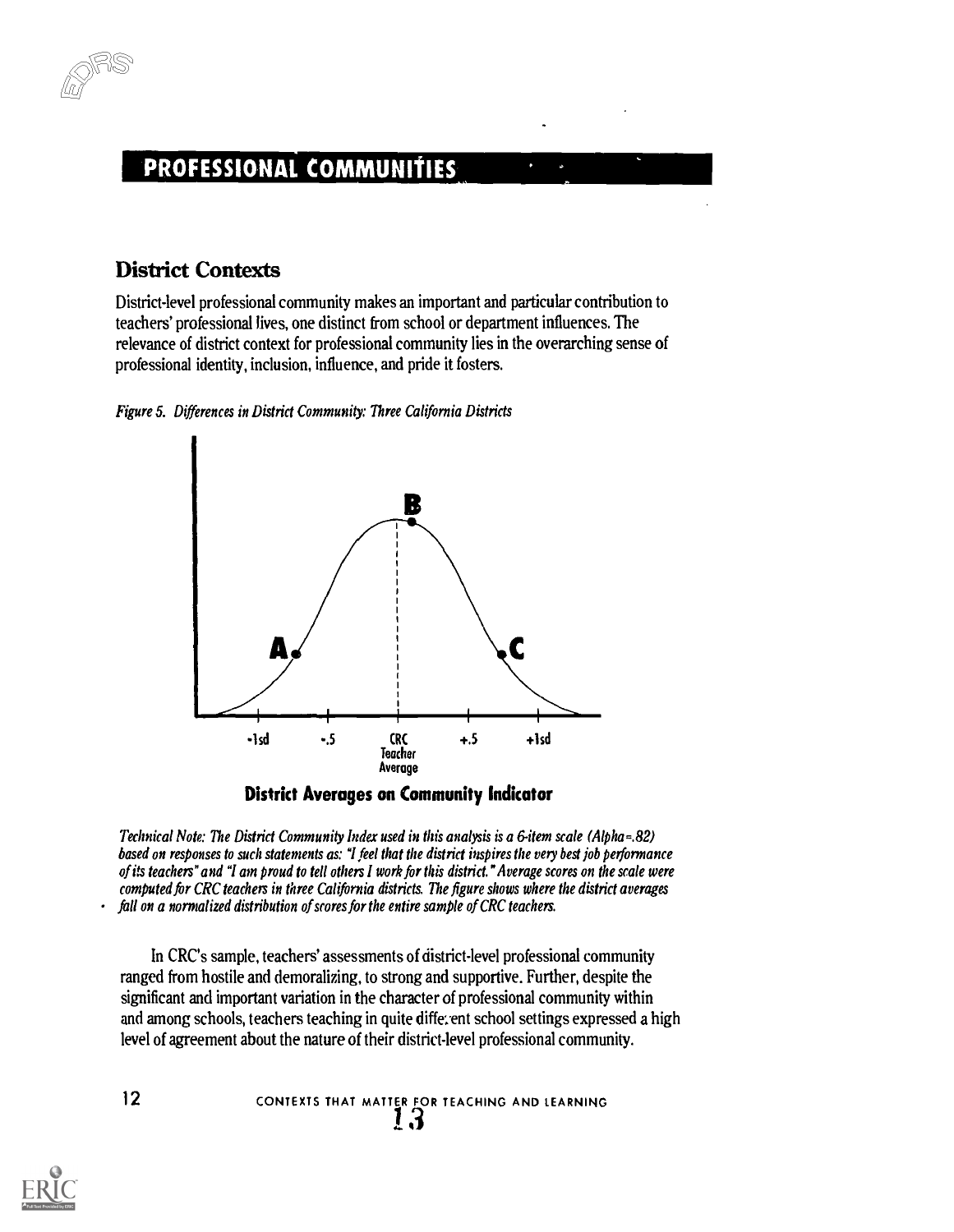#### PROFESSIONAL COMMUNITIES.

Figure 5 illustrates the dramatic differences in assessments of district-level community among the three California districts. Teachers in District A assigned extraordinarily negative ratings to their district's professional community; teachers in District B placed their district-level community at the average for our sample; teachers in District C were unusually positive about professional community in their district.

 $\overline{\mathbf{q}}$ 

How does district professional community matter? These California teachers' assessments of their district as a professional community indicated critically and qualitatively different experiences of the district as a place to be a teacher, differences which found their way into the classroom. For one, teachers' perceptions of their different district settings functioned to dampen or enhance aspects of the school or department culture. A strong district-level community, such as that in District C, served to bolster teachers' professional motivation in a weak department. A corrosive or weak district-ley professional community, such as that in District A, undermined the positive influences of a solid, vital school community. Even a strong principal and active school community could not entirely countermand the negative influences of District A's soured and bitter professional community.

Teachers in District C spoke of themselves as respected professionals, underscoring the trust and authority they perceived in district policies and practices; they emphasized the pride they felt in being District C teachers. They generally were willing to go the extra bit, to expend the energy and effort necessary to success for all students. District A teachers, conversely, spoke of being "infantalized" by district actions and policies, Jf being distrusted, of being "treated like automatons not professionals." They did not recommend District A as a place to teach and most would leave if they could. Many of District A's demoralized teachers "worked to rule" and framed teaching in terms of a job, rather than a profession or a career.

The district is more than an empty, neutral stage upon which practice is enacted and careers are constructed. The existence of a vital, positive, and affirming professional community is not just "nice"; it makes a critical contribution to teachers' sense of professional identity, motivation, and willingness to undertake challenges such as those expressed by the nation's education goals. The relationships between teacher and district that generate powerful influences on teachers and teaching have little to do with governance structures, and everything to do with the norms, expectations, and values that shape professional community at the district level.

## 14

 $40.1$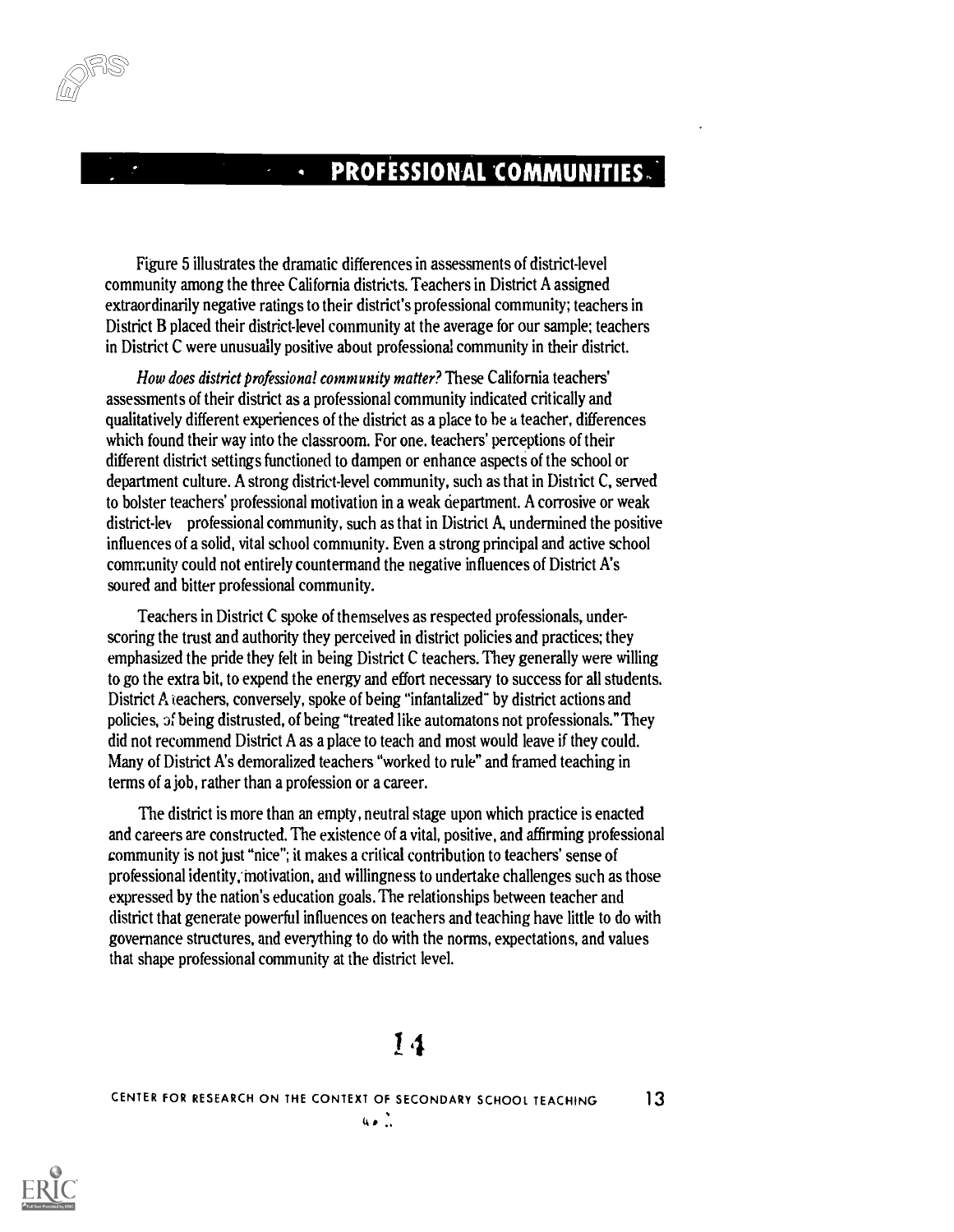## PROFESSIONAL COMMUNITIES

#### State Policy as Teaching Context

Looking inside the two very different states in our sample enabled us to refine our findings based on overall effects of strong professional community on teachers' attitudes and practices. This comparison showed that strong professional communities enable teachers to adapt to today's students if they are embedded in systemic reform contexts, but otherwise they promote consensus on traditional standards for teaching practices and overall professional commitment.

As state contexts of high school teaching, California and Michigan differ substantially in their level of centralization and education reform efforts, with California among the nation's more active states in systemic reform. We considered how these differences might affect the discourse and norms of practice within professional communities and explored two ideas:

- state systemic reform provides the content for discourse and instruction that enables strong professional communities to learn new, successful teaching strategies; and
- strong professional communities are essential conduits and learning contexts for state education frameworks, without which teachers may move more strongly toward enforcing traditional standards and become less, rather than more, flexible in adapting instruction to today's students.

Using a CRC survey measure of instructional adaptation, we examined the relationship between teachers' level of adaptation and the strength of their professional community in California and Michigan. We focused on mathematics teachers, since mathematics is the subject domain in which systemic reform has evolved most rapidly and completely. During the 1988-91 period of our field research, California mathematics frameworks and standards, aligned with those developed by the National Council for Teachers of Mathematics (NCTM), were being promoted aggressively at the state and local levels. These standards call for a radical change in teaching practice from knowledge transmission to interactive, problem-focused modes of instruction.

The data shown in Figure 6 provide clear support for our hunch. In California, mathematics teachers in strong professional communities were much more likely to feel successful in adapting practice to students than were teachers unsupported by colleagues (who, indeed, appeared the least adaptive in their practice). In contrast, Michigan teachers in strong professional communities were somewhat less, not more. likely to adapt practice to students not doing well in their classes, suggesting that these teachers were collaborating to maintain high standards as framed by traditional norms of practice. Michigan teachers lack the strong push for changed content and pedagogy generated by the California systemic reform effort.

14 CONTEXTS THAT MATTER FOR TEACHING AND LEARNING

 $-15$ 

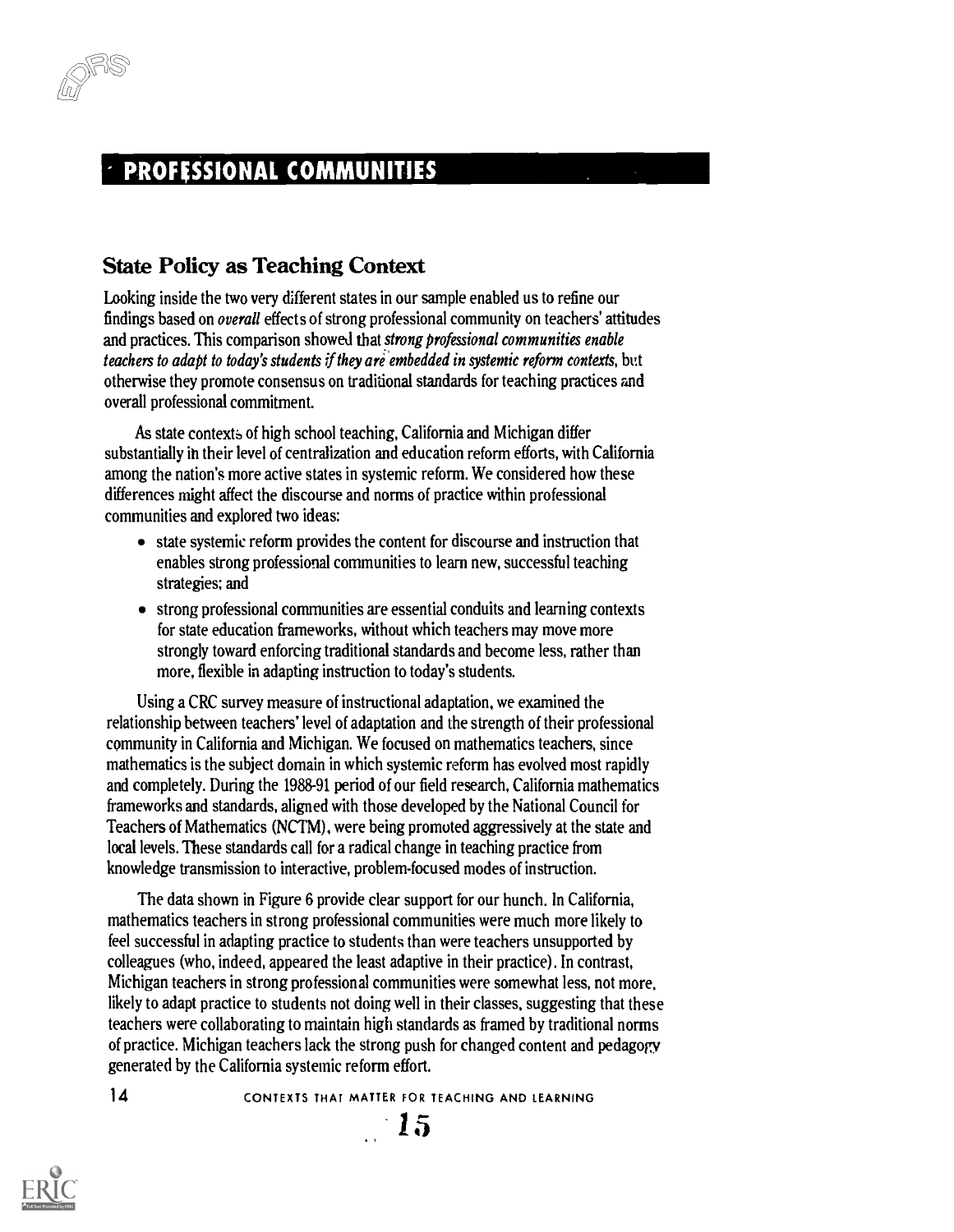



Figure 6. Math Teachers' Adaptations to Today's Students: State Differences in Effects of Teachers' Professional Community

**State high on systemic reform (CA)** 

State low on systemic reform (MI)

Technical Note: This figure displays results of regression analyses of Adaptations of Practice  $(Aibha=.72)$ , on Collegiality  $(Aibha=.84)$  for mathematics teachers in CRC public schools. The Adaptation of Practice scale is based on two ite.ns: "If some students in my class are not doing well, I feel that I should change my approach to the subject;" "By trying a different teaching method, I can significantly affect a student's achievement." The graph shows the regression slope for California math teachers (b=.23; r=.59) and the slope for Michigan math teachers (b=-.10; r=-.27 (NS)).

This finding signals the critical role of teacher discourse and learning communities in managing systemic reform. Teachers' capacity to meet the nation's educational goals appears to depend upon:

- access to curricula frameworks and guidelines for practice that enable success with all students, such as provided through state and local systemic reform; and
- participation in a professional community that discusses new teaching materials and strategies and that supports the risk-taking and struggle entailed in transforming practice.

CENTER FOR RESEARCH ON THE CONTEXT OF SECONDARY SCHOOL TEACHING 15



<sup>t</sup> .,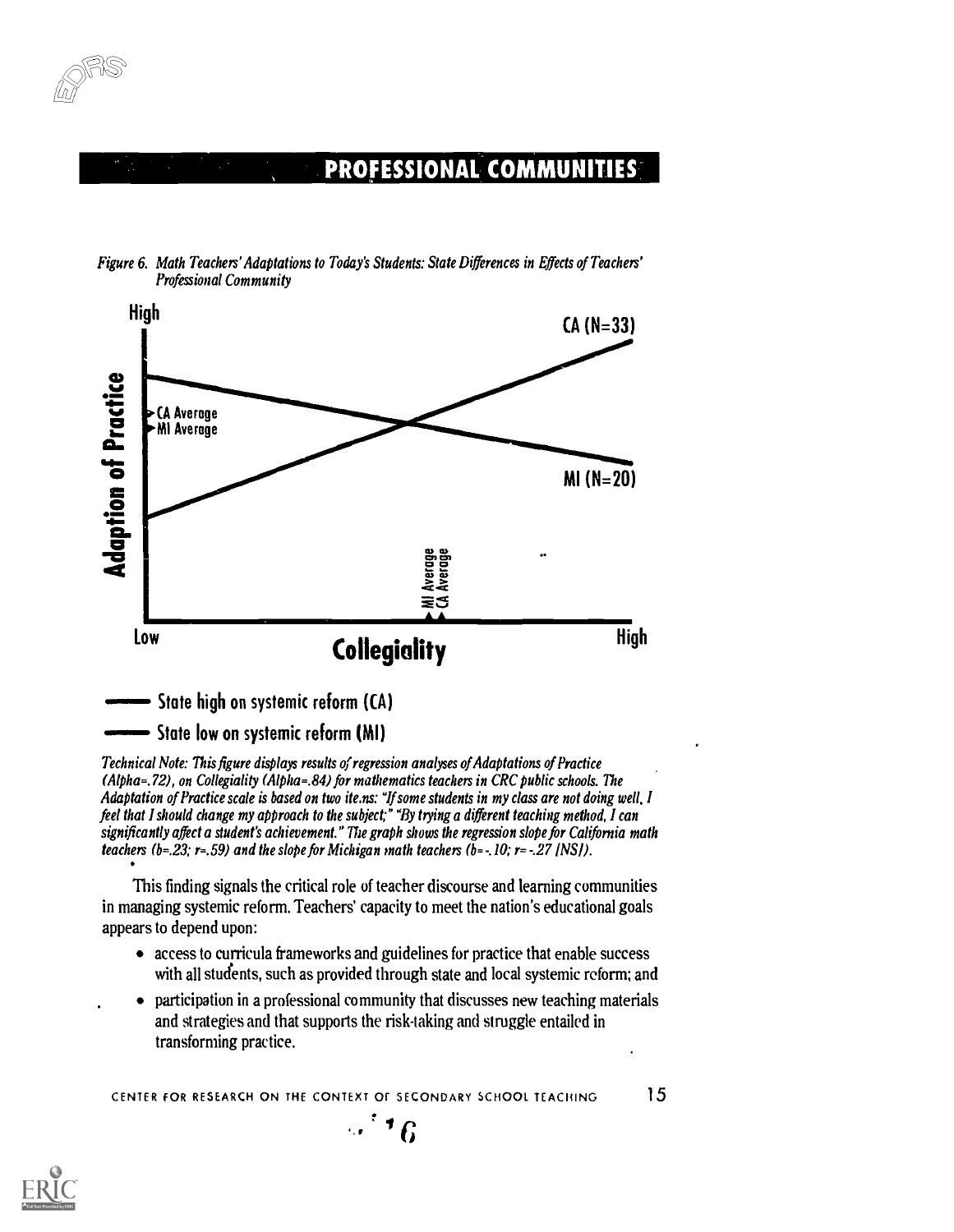#### PROFESSIONAL COMMUNITIES

Figure 7 posits that these two conditions are interdependent in enabling teachers' effective adapatations to today's students through promoting the new mode of teaching for understanding.

 $\ddot{\phantom{0}}$ 

Figure 7. Interdependence of Teachers' Professional Communities and State Systemic Reform in Enabling Effective Adaptation to Today's Students



4 m  $\bullet$ 

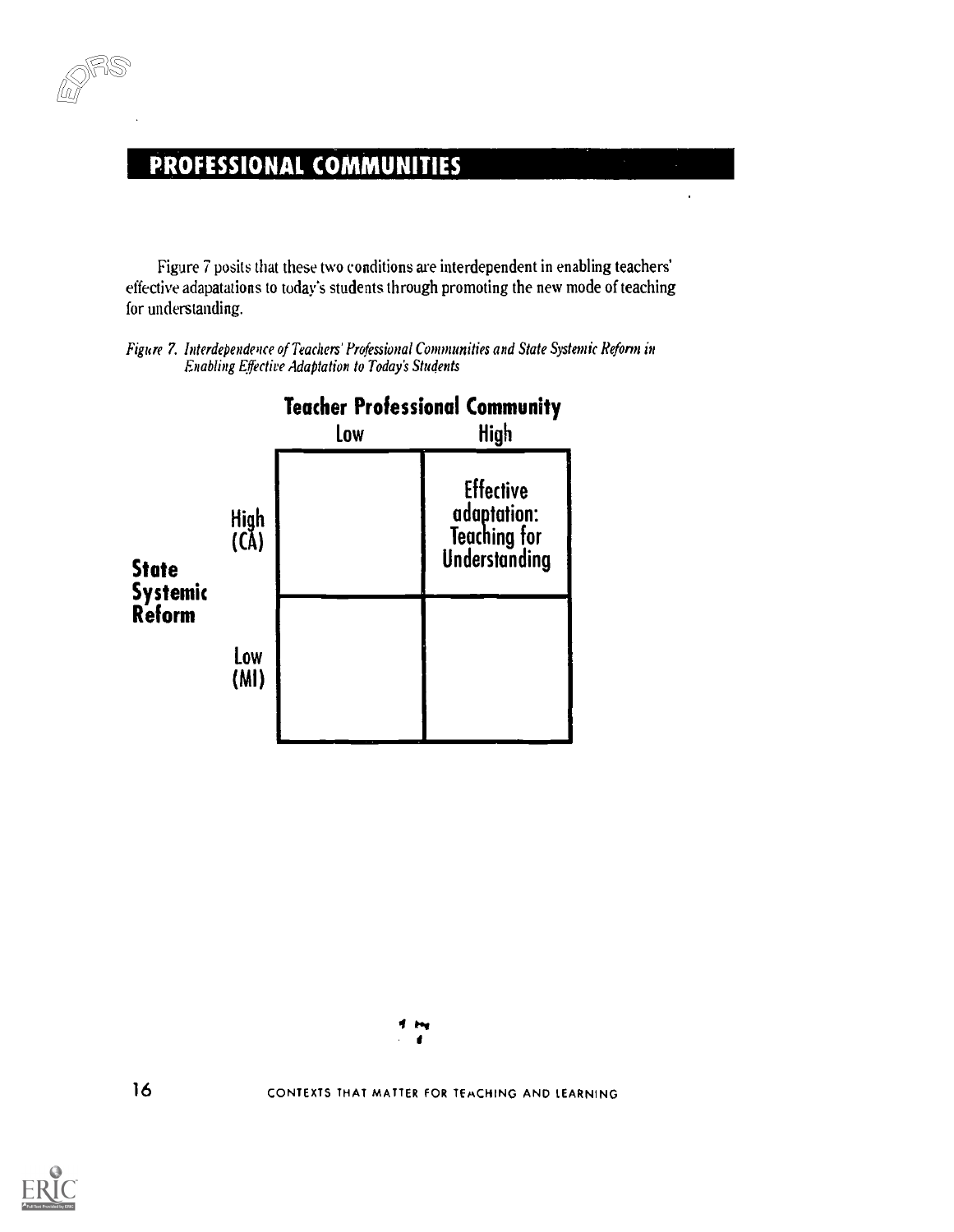#### **STRATEGIC OPPORTUNITIES**

#### STRATEGIC OPPORTUNITIES FOR MEETING THE NATION'S EDUCATIONAL GOALS

Professional communities can and do exist at many sites within the education system. Despite the much-remarked-upon eggcrate character of America's secondary schools, teachers and classes function in multiple, embedded contexts, each of which can constrain or enable teaching for understanding and success for all students. However. from the teachers' perspective, the contexts that matter most are not only those defined by the formal policy system; they include other formal and informal organizations. Each of these embedded contexts of teaching represents a strategic site for systemic reform.



Figure 8. Embedded Contexts of Teaching

Professional communities cut two ways—they can both constrain and facilitate policy goals because they mediate policy. These various contexts offer multiple opportunities for teachers' learning and participation; at the same time, any one of them can undermine progress toward the nation's education goals. Policies designed to intersect strategically with one or more of these professional contexts for teachers, and to support teachers' learning communities, aim directly at enabling the values, attitudes and knowledge necessary to change in the core of classroom practice.

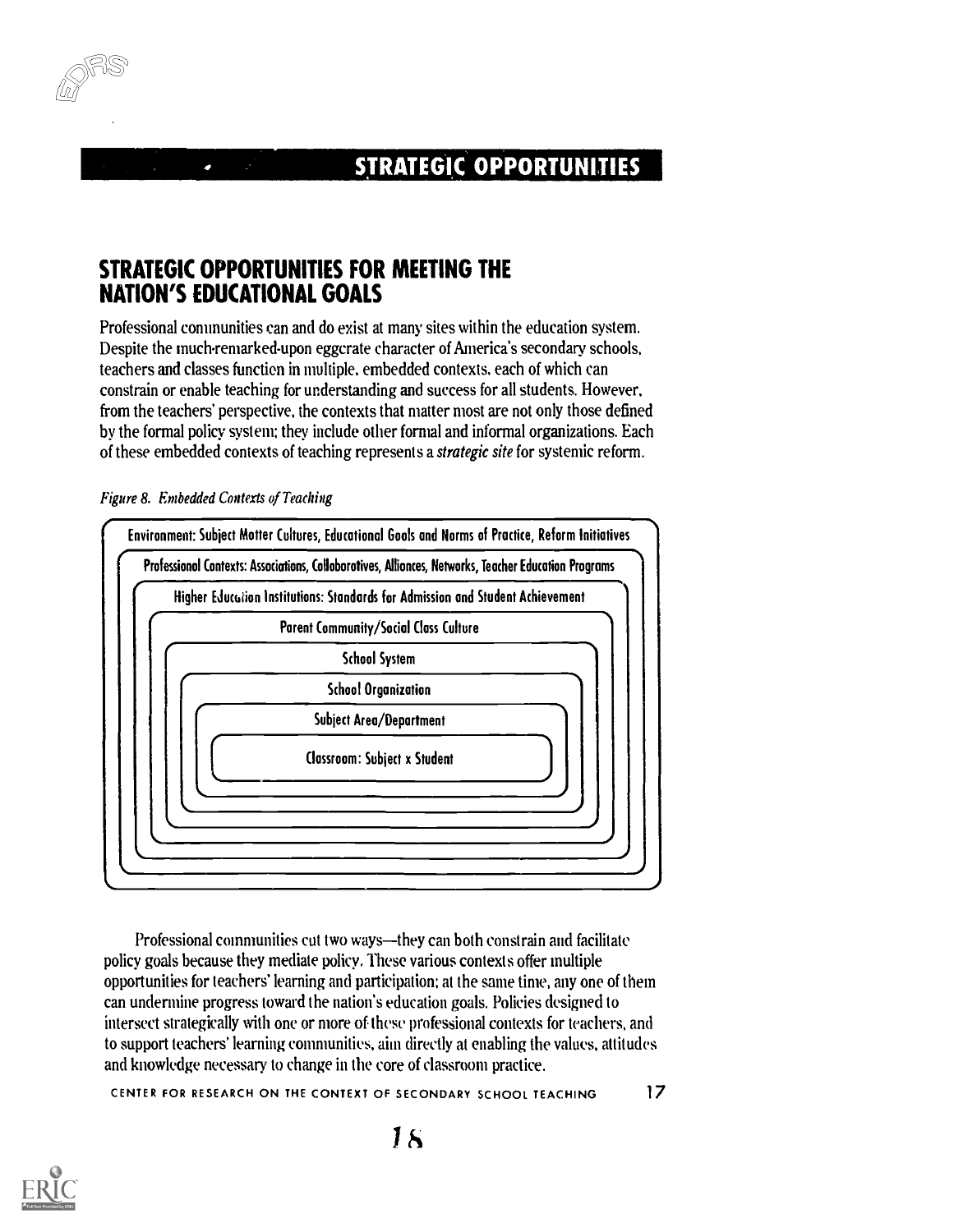#### **STRATEGIC OPPORTUNITIES**

A central conclusion of CRC's research is that teachers' groups, professional communities variously defined, offer the most effective unit of intervention and powerful opportunity for reform. It is within the context of a professional community-be it a department, a school, a network, or a professional organization—that teachers can consider the meaning of the nation's education goals in terms of their classrooms, their students, and their content area.

Strong professional community provides context for sustained learning and developing the profession. Effecting and enabling the teacher learning required by systemic reform cannot be accomplished through traditional staff development models episodic, decontextualized injections of "knowledge" and technique. The path to change in the classroom core lies within and through teachers' professional communities: learning communities which generate knowledge, craft new norms of practice, and sustain participants in their efforts to reflect, examine, experiment, and change.

18 CONTEXTS THAT MATTER FOR TEACHING AND LEARNING

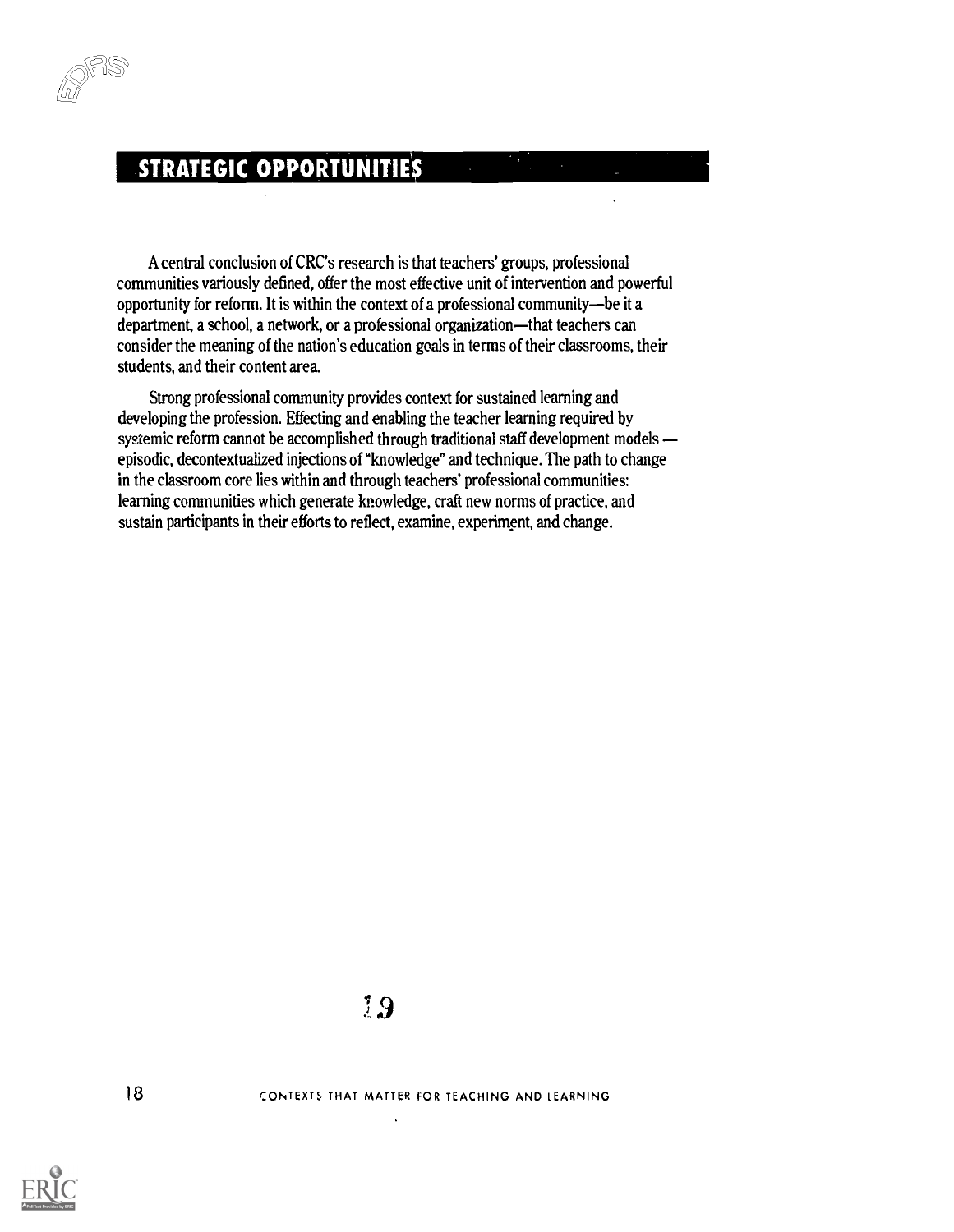

#### INTEGRATING EDUCATIONAL REFORM STRATEGIES

#### INTEGRATING EDUCATIONAL REFORM STRATEGIES

#### Rethinking the Policy Frame

Achieving the nation's educational goals requires more than integrated curricula frameworks and better assessment. Achieving success for all students in a rigorous curriculum of study demands integrated attention to teachers and students as well as content and standards-to all components of the classroom core.

Meeting the nation's educational goals requires a policy frame that moves beyond a "project mentality," and away from a "one thing at a time' approach to reform to consider simultaneously the policy issues central to all three aspects of the classroom core: content, students, and teacher.

Figure 9. Integrating Educational Reform



#### Improving content

Systemic reform initiatives seek to integrate components of the education system  $-$  most especially curricula, tests, and standards  $-$  and reflect the fundamental need to strengthen the skills and competencies that all students need to ensure their success and that of the country. Systemic reform efforts recognize that all elements of the instructional system must be strong, interconnected, and rigorous.

Focus on content and standards, independent of the classroom core, risks treating teaching as a black box. Alone, this strategy can yield only islands of excellence, not systemic reform or success for all, if some teachers have insufficient learning opportunities and some students have inadequate supports. ironically, reliance on

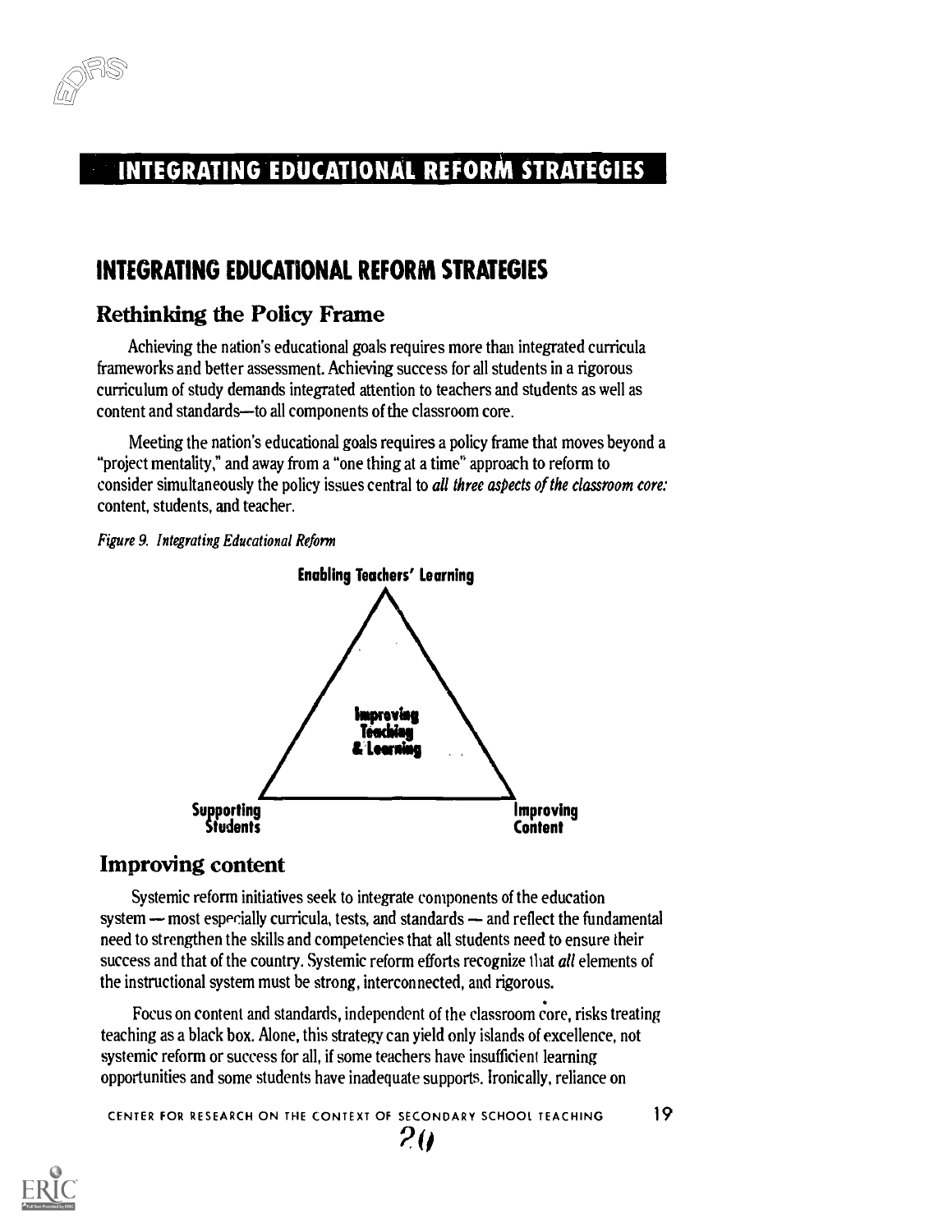#### INTEGRATING EDUCATIONAL REFORM STRATEGIES

tougher standards and more demanding content alone as the primary engine of reform can work against the nation's goals, as teachers uncertain about how to adapt to today's students rigorously enforce traditional standards, and fail greater numbers of students, or provide watered-down instruction.

#### Supporting students

Students require significantly strengthened and different supports to meet the nation's educational goals. Absent sufficient supports for students, even teachers' best efforts likely will fall short as crises and everyday conditions remove students figuratively or literally from the classroom and learning opportunities.

Comprehensive reform must address the needs of today's students in order for them to be successful, to move confidently to productive lives as adults. Policies which promote this objective must fundamentally rethink existing supports and services for students and would, for example:

- $\bullet$  support integrated services located at the school site—medical, social welfare, educational, and adult or community services brought together at the school:
- strengthen links between students' lives and school for secondary school students, with special attention to proactive, culturally sensitive strategies that provide parents with concre' suggestions for assisting their student:
- stress provision of adequate and culturally appropriate counselling resources;
- provide student advocates in culturally diverse, low-resource, economically distressed communities:
- engage grassroots agencies in the educational enterprise and form new alliances for youth—recognize, support, and legitimize the important opportunities neighborhood-based organizations represent.

#### Enabling teachers' learning

Comprehensive systemic reform must embrace effective opportunities for teachers to learn the new strategies, knowledge, and perspectives assumed by new curricula frameworks. higher standards, and expanded expectations for students' success and conceptual understanding. Strategic opportunities are rooted in the contexts that stimulate and sustain teachers' learning and growth: professional communities. Policies that frame the issue of teachers' learning in terms of professional community would, for example:

exploit the opportunities represented by the multiple, embedded contexts of teaching, as seen from teachers' perspectives, and the mediating role of teachers' professional communities:

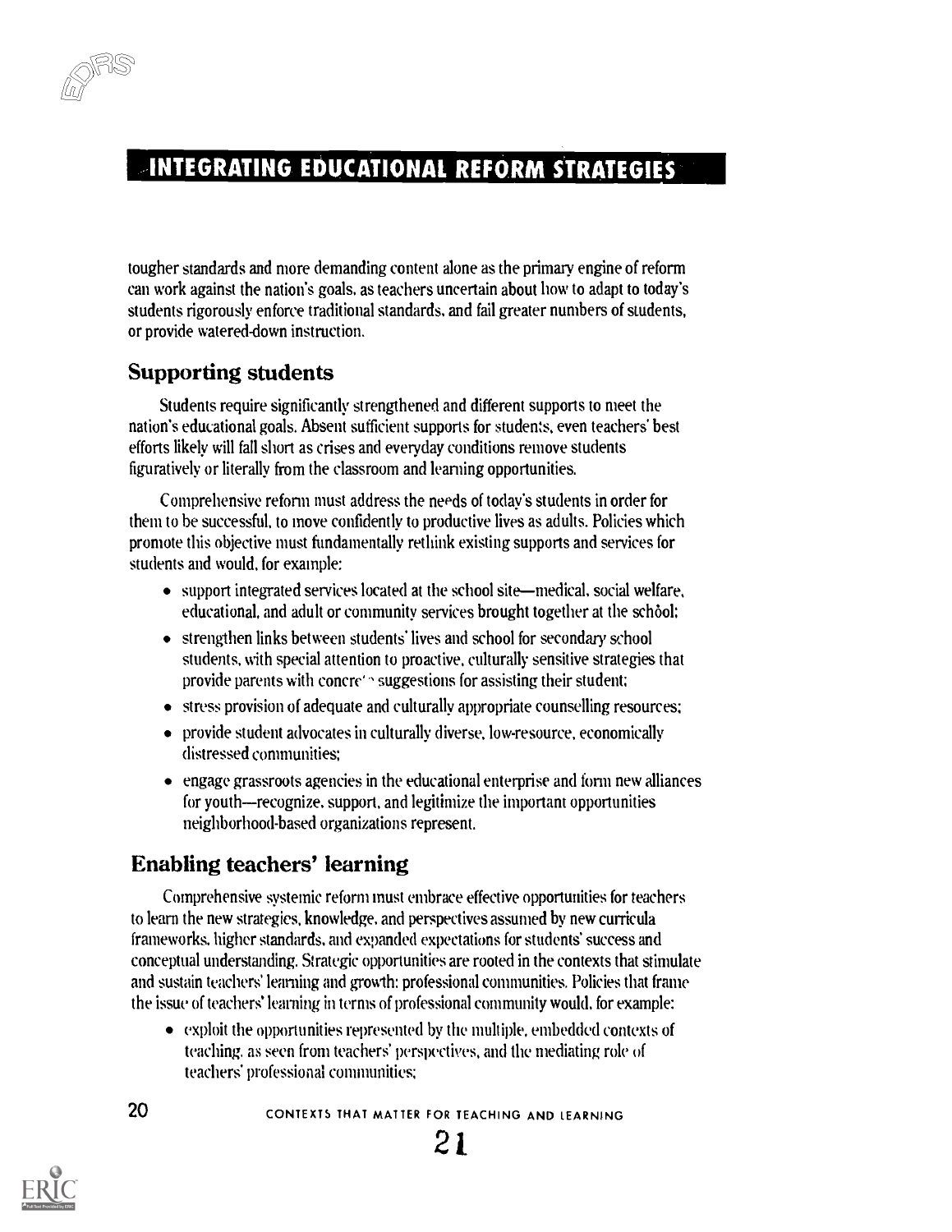#### **INTEGRATING EDUCATIONAL REFORM STRATEGIES**

- invest in diverse learning communities for teachers and charge them with responsibilities for implementing reform goals and engendering new educational environments;
- support higher education programs that define teachers as learners [rather than "experts" and authority figures], and provide teachers the skills and perspectives necessary to membership in a learning community:
- convene actors representative of a "vertical slice" through teachers' multiple contexts, a forum capable of enlisting the diverse perspectives, and engage this group in identifying implications for such activities as dissemination, technical assistance, research and development, evaluation and credentialling;
- assess the implications of existing teacher policies such as teacher evaluation, licensing, and advancement for teachers' role as learners and active members of a professional community. [ "Needs improvement." for example, ranks among the worst "marks" a teacher could get on an evaluation.]

Meeting the nation's education goals requires a reframing of the policy debate to address simultaneously the interdependent, core needs of improved content, student supports, and sustained learning opportunities for teachers. This integrated reform strategy aims to create conditions that can enable effective teaching and learning by seeking policy coherence at the classroom core, in the everyday interactions of students and teachers around content.

In this reform strategy, education policy is framed as a social resource and catalyst to promote excellence and equity - teaching for understanding and enhanced learning outcomes for all students. At all levels of the system, policymakers can allocate resources in ways that expand teachers' and in turn students, learning opportunities. The ultimate test of policy coherence and expectations for all students' success takes place in the classroom. However, reform need not proceed on a classroom by classroom basis, but through teachers' professional communities engaged in discourse about productive ways to meet the nation's education goals.

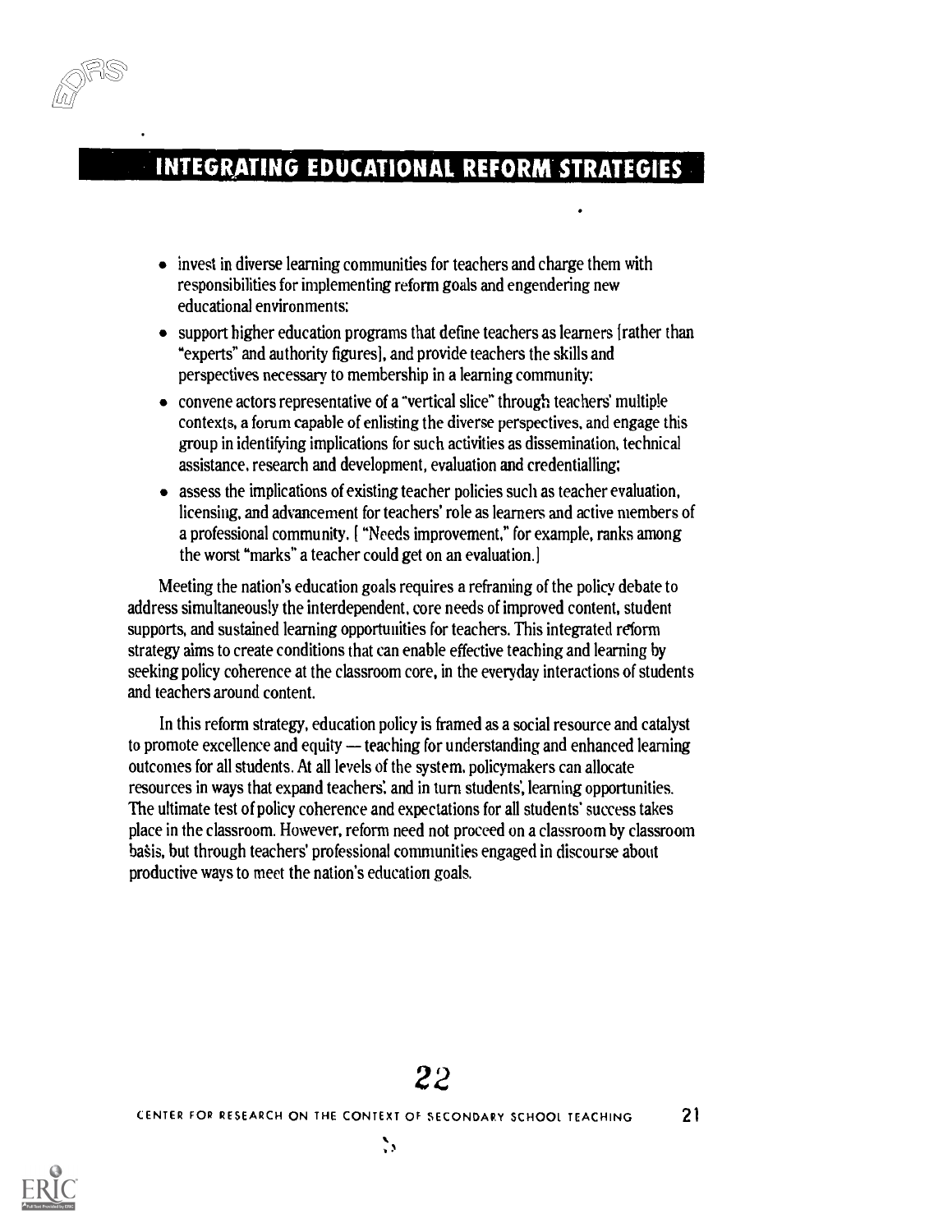#### CRC Research Strategy and Data Bases

The Center's research program combined two strategies; the first is the development of a core data base made up of extensive longitudinal data for sixteen sites. Its primary data base includes:

- qualitative and quantitative field data on classroom, department, school, district, and state teaching contexts developed through interviews, site records, school and classroom observations;
- survey data for all teachers in each school at three time points: Spring 1989, 1990, and 1991: and
- qualitative and quantitative data for forty-eight students.

CRC's research strategy also included special, focused research projects that built upon the core data base or that provided "bridging analysis" with national survey data (HS&B and NELS:88) on secondary schools, teachers, and students. These focused projects included "Students' Perspectives on School," "Professional Development and Professional Community," "Subject Matter as Context for Teaching and Learning," "The Academic Department," "Teacher Tracer Study: Teaching for Understanding in Context," "Teacher Unions as Context," and "Potentials for Assessing Classroom Teaching Effects with NELS:88 Items and Samples."

Figure 10 shows elements of the core data base and bridges to the national surveys.

CONTEXTS THAT MATTER FOR TEACHING AND LEARNING

22

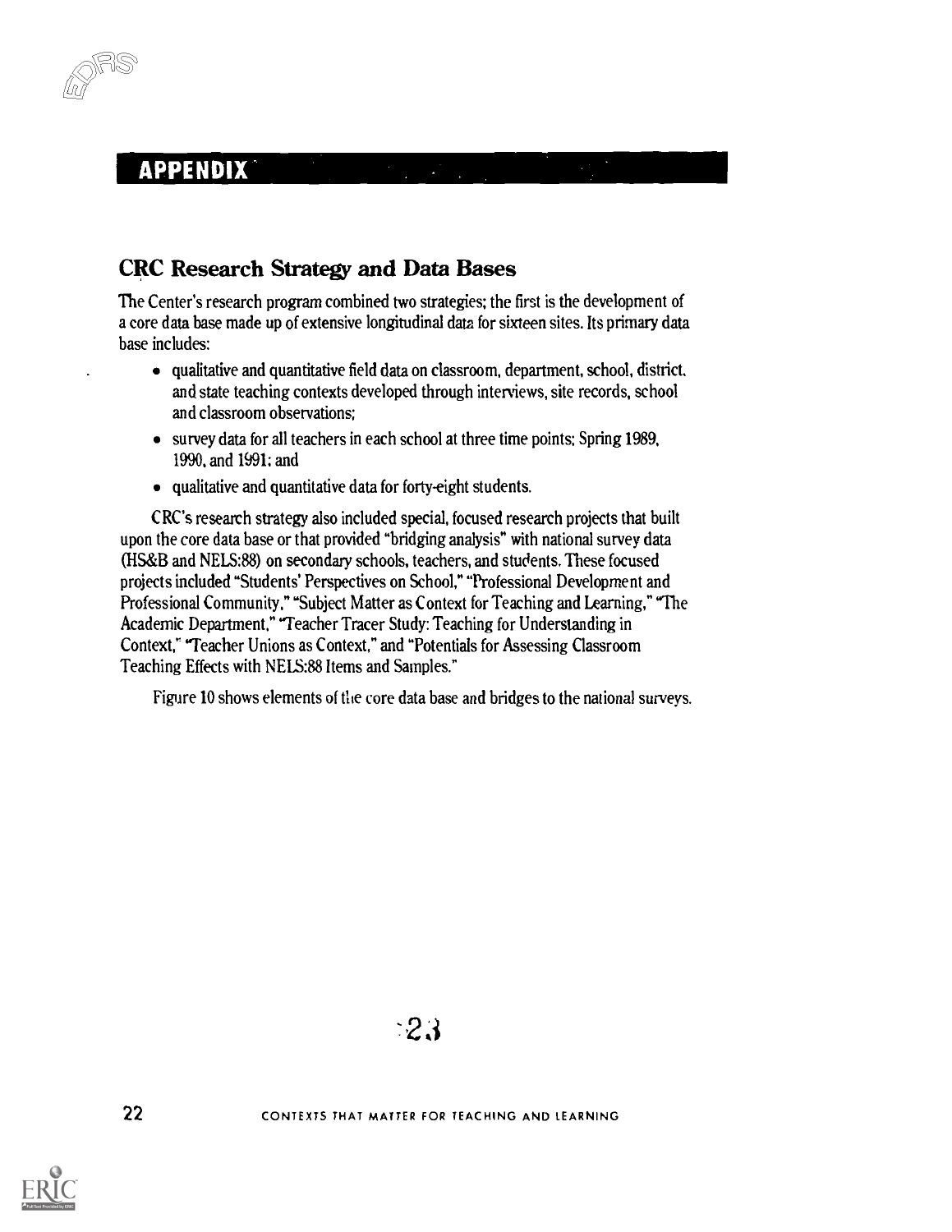







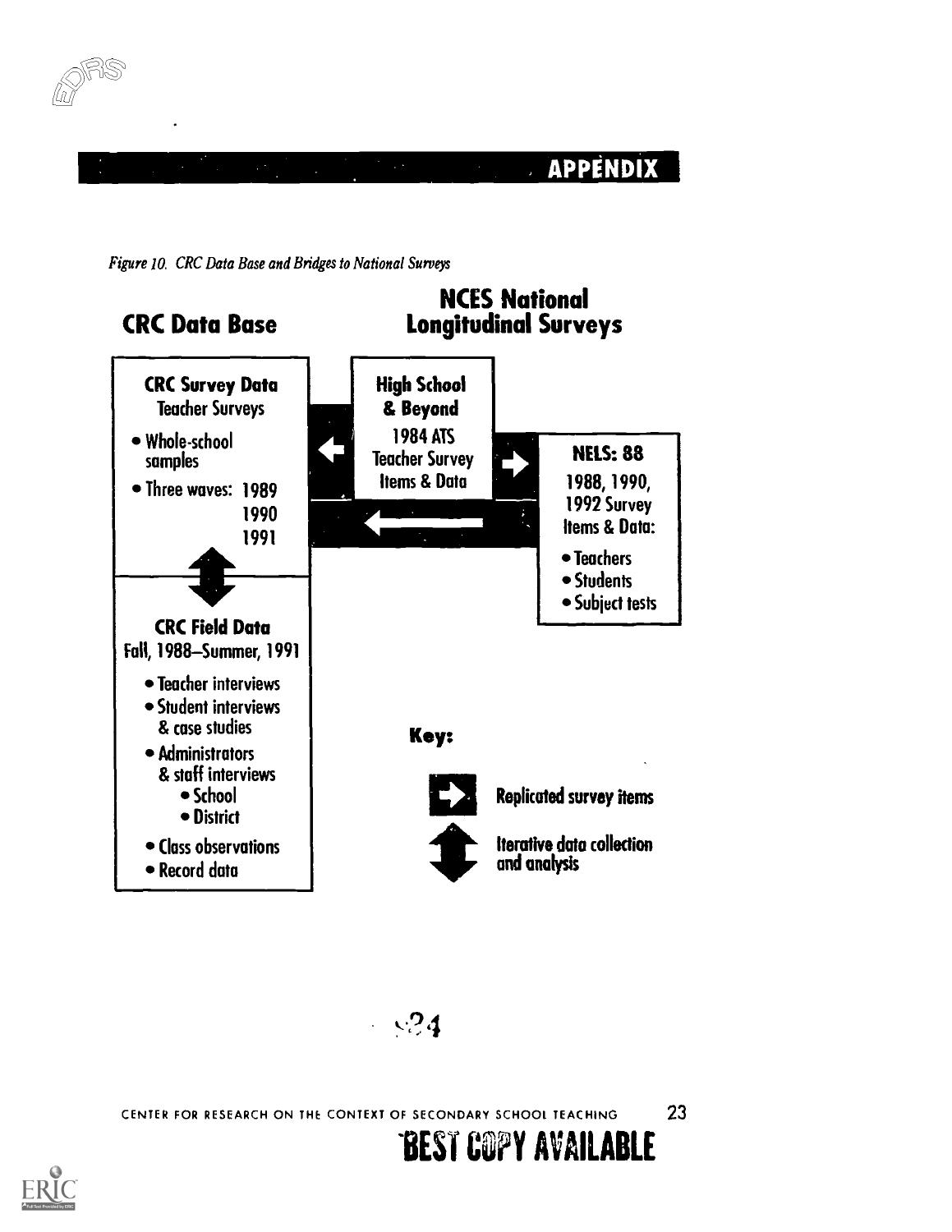

# CRC Field Sample: Embedded School, District, Sector, Metro Area, and State Contexts

We constructed our field sample to represent diverse and embedded secondary school contexts. We aimed to establish rich opportunities for analyzing interactive effects of different kinds and combinations of teaching context conditions  $-$  including state policies, district conditions, school alternatives and choice, student characteristics and the social construction of teaching and learning environments within them.





24 CONTEXTS THAT MATTER FOR TEACHING AND LEARNING

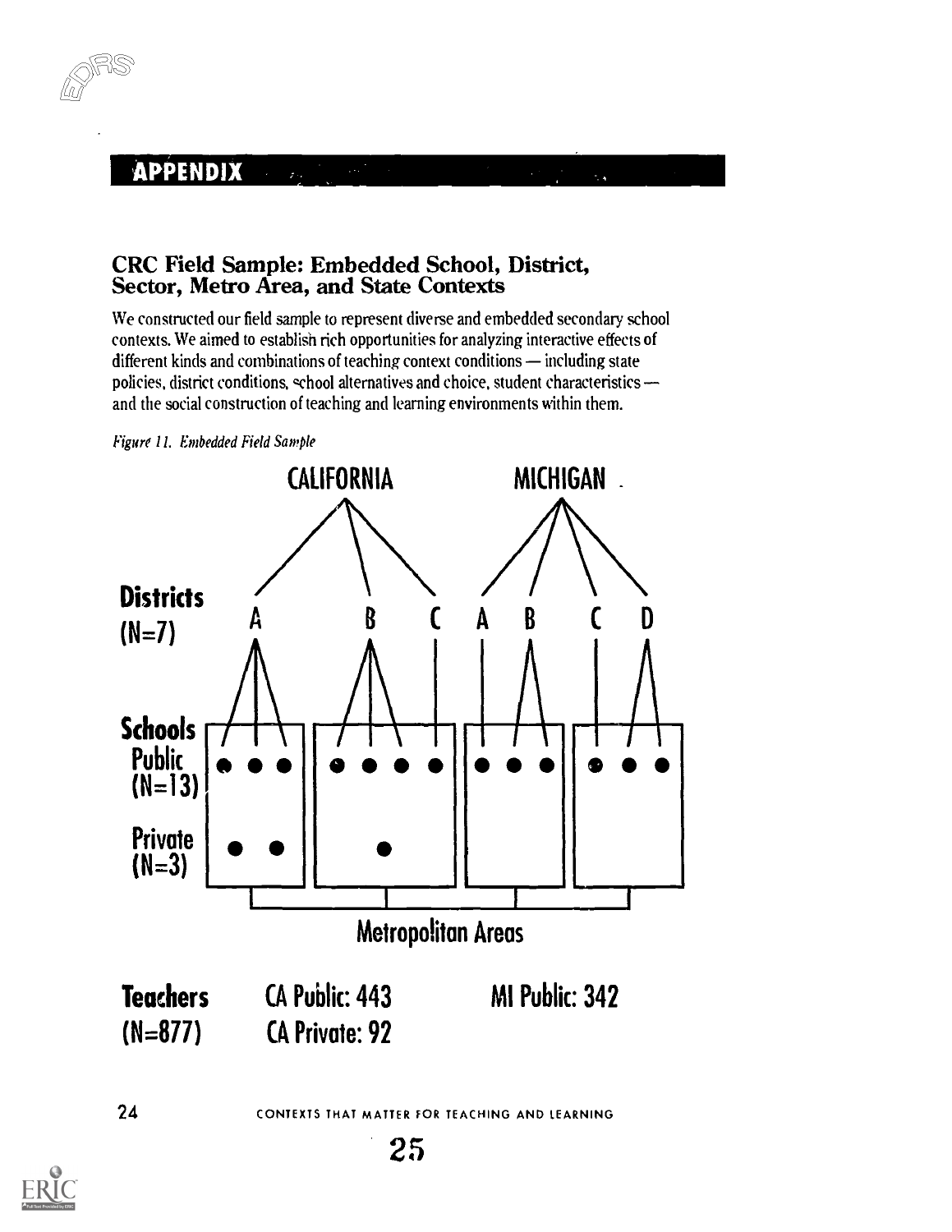

Figure 11 depicts our embedded sampling design, which included:

- nearly 900 teachers
- 16 high schools (12 regular public schools, 1 alternative public school, and 3 independent schools)
- 7 districts
- 4 metropolitan areas
- 2 states

The two sample states, Michigan and California, represent substantially different policy contexts for teaching. Centrally, they contrast on level of centralization and involvement in educational reform. Michigan, like many states, has maintained a tradition of local control. California, in contrast, has been centralizing both school finance and educational standards for more than a decade. This state's aggressive efforts to reform educational practice, make it a leader in what is now called "systemic reform" defining and aligning the goals, content, and outcome standards for classroom instruction. Also distinguishing the two states are economic conditions and student demographics. While Michigan is by no means a wealthy state, its support for public education significantly exceeds that of California and its schools are not confronted with the level of stress signaled by California's burgeoning population of limited-Englishproficiency children.

Within each state, we targeted two metropolitan areas that represent substantially different economic contexts, relative scarcity and relative wealth, in terms of urban communities. Within each metropolitan area we selected one urban public school district and one suburban district and/or an independent school. This design allowed us to describe and understand a particular school and district within its broader community setting — in contrast to a random sampling strategy which strips the school of its larger political and organizational context and thus is antithetical to the mission of this Center.

The embedded sampling strategy prompted us to select two or three schools within each urban district. The schools were selected to represent "typical" schools serving the range of district students on social and demographic characteristics; we avoided the most troubled inner-city schools which have received so much attention in the research literature. The multiple school sample within these districts enabled us to understand system effects as well as the implications of different institutional routines and responses within the same community and organization context. In particular, the contours and nuances of district policy and practice can be detected only if one views this context from the perspective of more than one school.

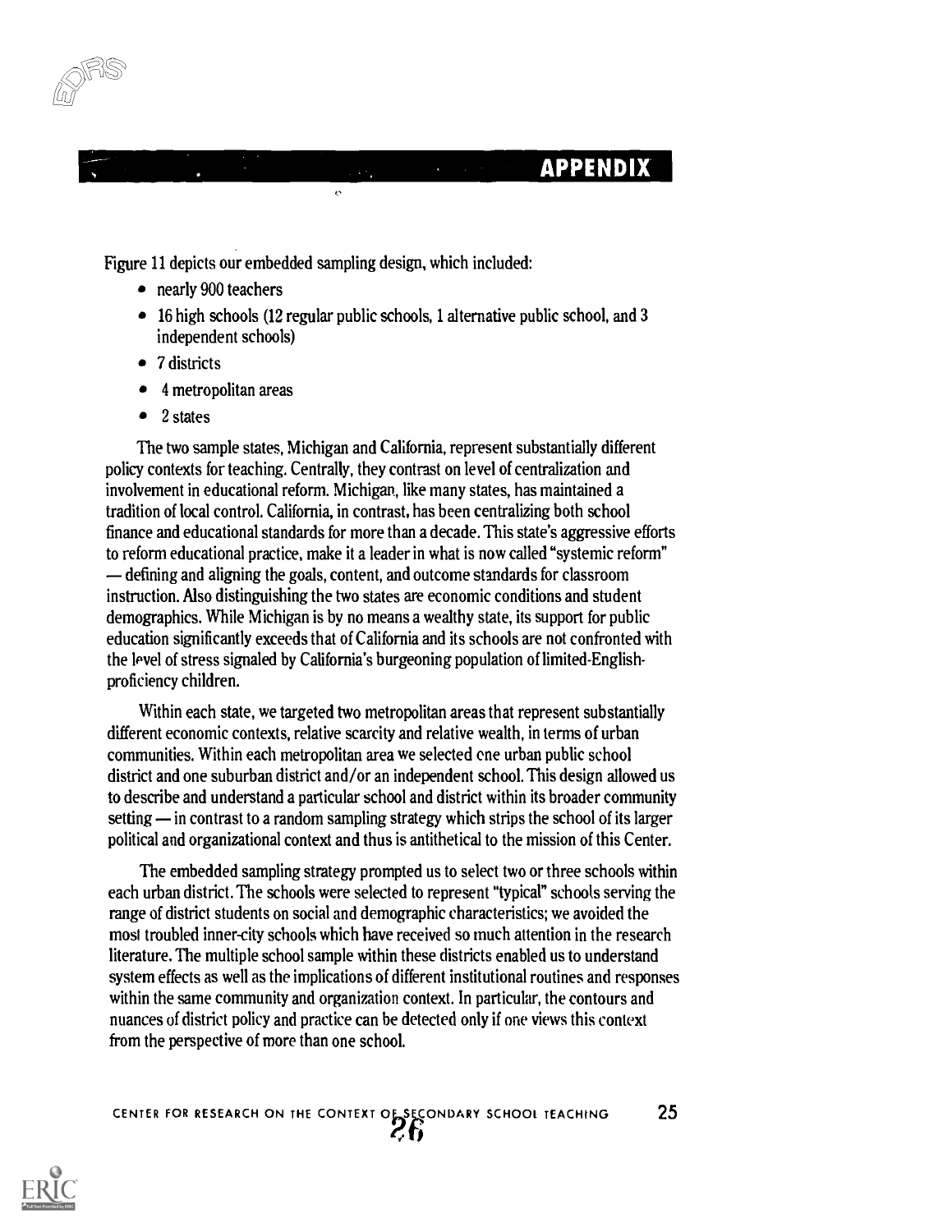Comparison schools relatively unconstrained by their organizational and policy environments are provided by our independent school sample: a school designed for middle-class youngsters unsuccessful in traditional high schools (CA), a typical college preparatory schbol ,(CA), and an academically selective, high-performance school (CA). Suburban schools provide additional points of comparison of organizational and community contexts of teaching. The two suburban sites represent interesting differences in community contexts (a rapidly-growing, upper middle class CA district and a stable middle-class MI community).

The Center's teacher sample is the population of regular full-time and part-time teachers who taught in the sixteen CRC schools at any time during the period from Fall 1987 through Spring 1991. During the 1990-91 school year there were 877 teachers in the combined school faculties. All teachers were surveyed each spring (three times), and the annual respondent samples averaged around 700 teachers. The teacher interview sample included all department chairs, most academic teachers, and a distributed sample of nonacademic teachers in each CRC school. Key staff members and administrators in each school also were interviewed.



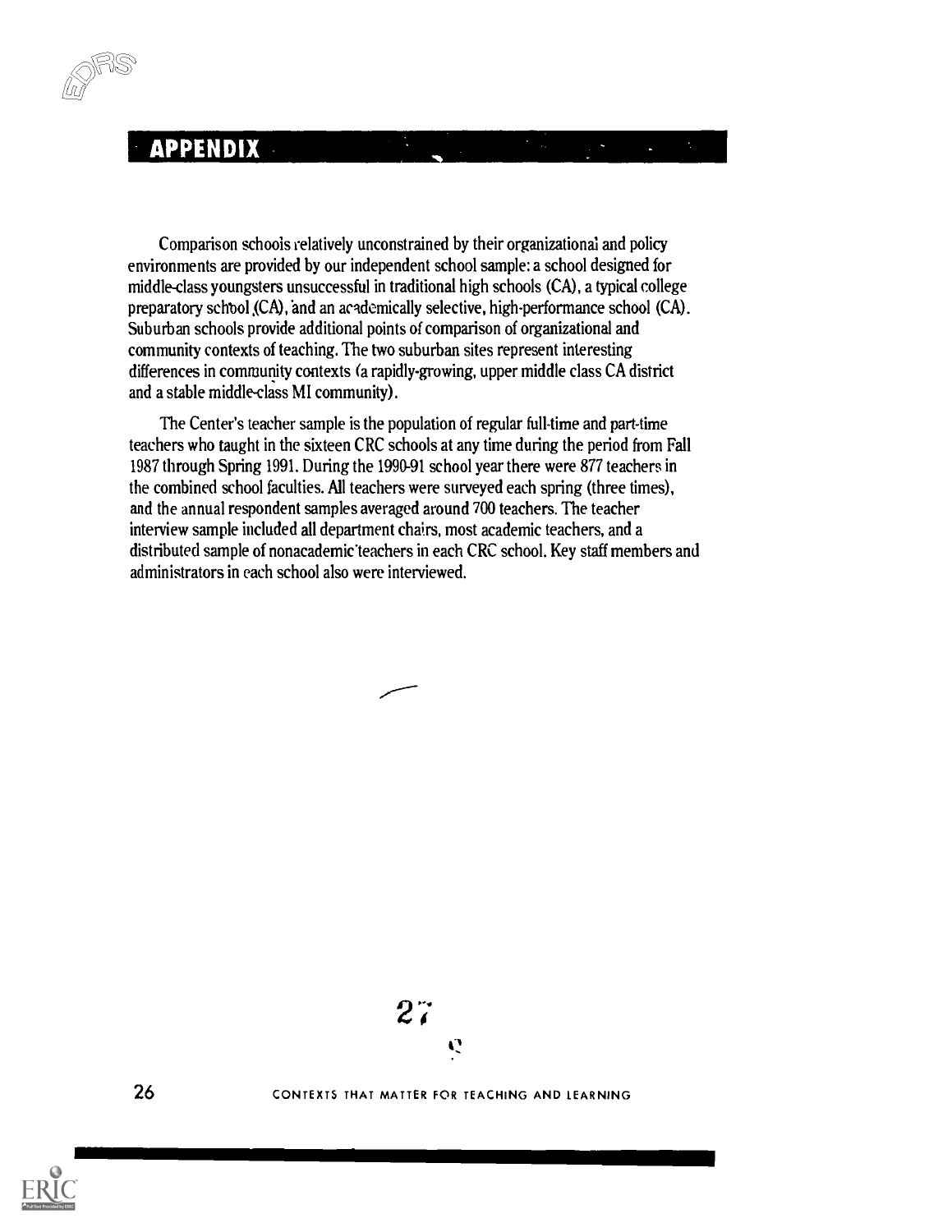#### CRC PUBLICATIONS.

Cohen. D.K., M.W. McLaughlin & J.E. Talbert (eds.), Teaching for Understanding: Challenges for Policy and Practice. San Francisco: Jossey-Bass, Inc., 1993.

Little, J.W. & M.W. McLaughlin (eds.), Teachers' Work: Individuals, Colleagues, and Contexts. New York: Teachers College Press, 1993.

Raudenbush, S.W. & J.D. Willms (eds.). Pupils, Classrooms, and Schools: International Studies of Schooling from a Multilevel Perspective. San Diego: Academic Press, 1991.

McLaughlin, M.W., J.E. Talbert & N. Bascia (eds.), The Contexts of Teaching in Secondary Schools: Teachers' Realities. New York: Teachers College Press, 1990.

#### Center Books

Bascia, N., The Role of Unions in Teachers' Professional Lives. New York: Teachers College Press, (in press).

Phelan, P.K. & A.L. Davidson (eds.), Cultural Diversity: Implications for Education. New York: Teachers College Press, (in press, Fall 1993).

Phelan, P.K., Al. Davidson & H.T. Cao, Students' Voices: Navigating the Borders of Family, Peer, and School Cultures, (in process).

Siskin, LS.. Realms of Knowledge: Academic Departments in Secondary Schools, (in process).

Siskin, LS. & J.W. little (eds.), The High School Department: Perspectives on the Subject Organization of Secondary Schools, (in process).

#### Articles and Book Chapters

Bascia, N., 'Teachers' evaluations of unions." Journal of Education Policy, 5(4):301-313. Oct-Dec 1990.

Davidson, Al., "Seeing situated selves: Ethnographic interviewing and cultural therapy." in Spindler & Spindler (eds.), Cultural Therapy and Culturally Diverse Schooling, (forthcoming).

Davidson, A.L., H.T. Cao & P.K. Phelan, "The ebb and flow of ethnicity: Constructing identity in varied school settings." Social Foundations, (forthcoming 1993).

Hannaway. J. & J.E. Talbert, 'Bringing context into effective schools research: Urbansuburban differences." Educational Administrator Quarterly, (in press, vol. 29, 1993).

Hargreaves, A.. "Individualism and individuality: Reinterpreting the teacher culture." in little & McLaughlin (eds.), Teachers' Work, 1993.

Huberman, M.. "The model of the independent artisan in teachers' professional relations," in Little & McLaughlin (eds.). Teachers' Work. 1993.

Lieberman, A. & M.W. Mcl aughlin, "Networks for educational change: Powerful and problematic." Phi Delta Kappan, 73(9): 673-677. May 1992.

Lichtenstein, G., M.W. McLaughlin & J.L. Knudsen, "Teacher empowerment and professional knowledge," in Lieberman, A. (ed.). National Society for the Study of Education, 1992.

Little, J.W.. "Professional community in comprehensive high schools: The two worlds of academic and vocational teachers." in Little & McLaughlin (eds.), Teachers' Work. 1993.

 $28$   $-$  Encyclopedia of Educational Research, Sixth estimation, Macmillan Publishing Co., 1992. McLaughlin, MN., "Educational policy and educational practice." in Alkin, M. (ed.). American Educational Research Association Edition. Macmillan Publishing Co.. 1992.



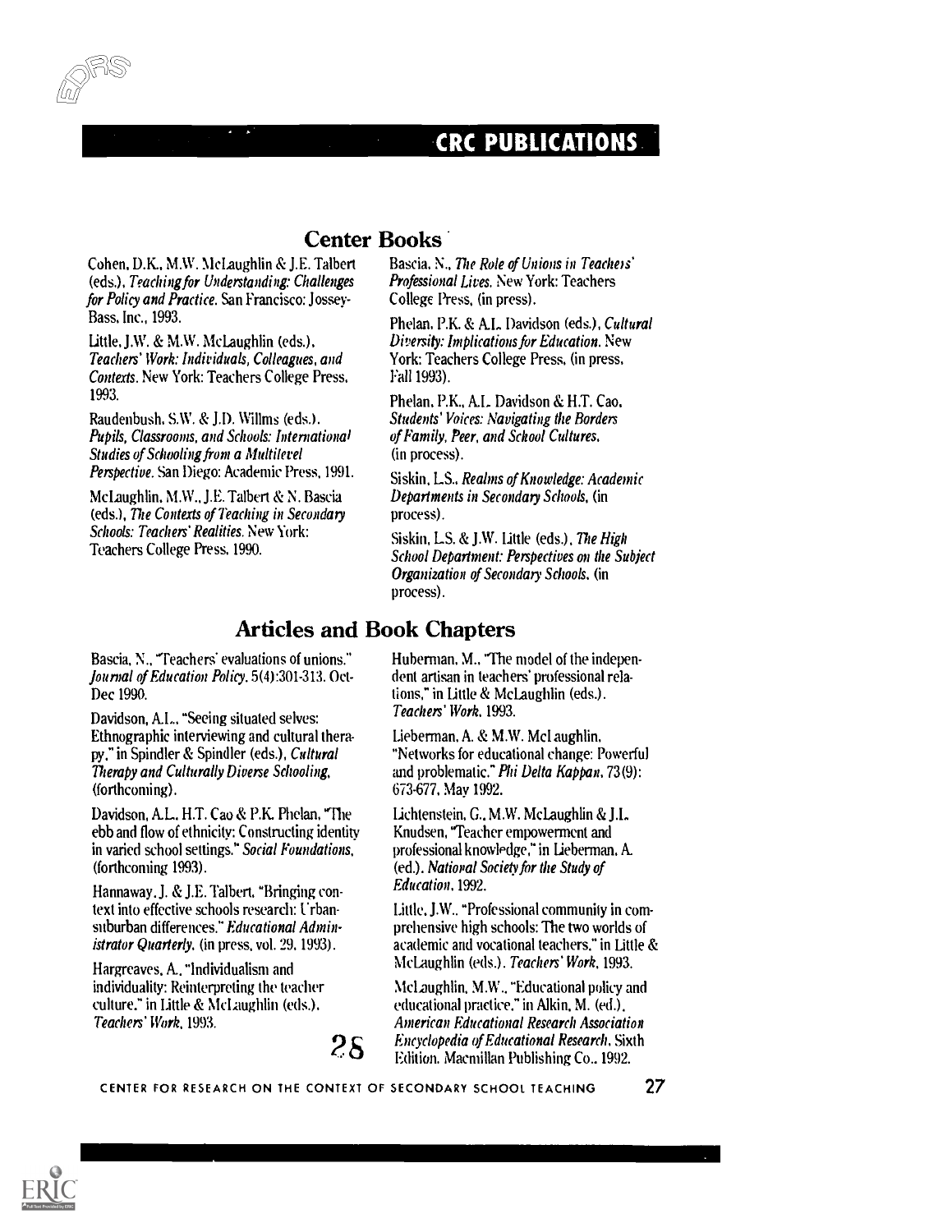#### **CRC PUBLICATIONS**

-u,

McLaughlin, M.W., "Enabling professional development: What have we learned?" in Lieberman, A. & L. Miller (eds.), Staff Development: New Demands, New Realities, New Perspectives. New York: Teachers College Press, 1990.

McLaughlin, M.W., "How district communities do and do not foster teacher pride." Educational Leadership, 50(1):33-35, September 1992.

McLaughlin, M.W. "The Rand Change Agent Study ten years later," in Odden, A. (ed.), Educational Policy Implementation. Albany: SUNY Albany Press, forthcoming. Also in Educational Researcher, 19(9), December 1990.

McLaughlin, M.W., "Strategic sites for teachers' professional development," in Grimmett, P.P. & J:P. Neufeld (eds.), The Struggle for Authenticity: Teacher Development in a Changing Educational Context. New York: Teachers College Press, (in press).

McLaughlin. M.W., "What matters most in teachers' workplace context?" in little & McLaughlin (eds.), Teachers' Work, 1993.

McLaughlin, M.W. & J.E. Talbert, "How the world of students and teachers challenges policy coherence," in Fuhrman, S.H. (ed.), Designing Coherent Educational Policy: Improving the System. San Francisco: Jossey-Bass, Inc., (in press).

McLaughlin, M.W., J.E. Talbert. J. Kahne & J. Powell, "Constructing a personalized school environment." Phi Delta Kabban, 72(3), November 1990.

Phelan, P.K., AL Davidson, "Group investigation of borders between students' family, peer, and school worlds as cultural therapy," in Spindler and Spindler (eds,), Cultural Therapy and Culturally Diverse Schooling, (forthcoming).

Phelan, P.K., A.L. Davidson & H.T. Cao, "Speaking up: Students' perspectives on school." Phi Delta Kappan, 73(9), May 1992. Phelan, P.K., Al. Davidson & H.T. Cao, "Students' multiple worlds: Negotiating the boundaries of family, peer, and school cultures." Anthropology and Education Quarterly, 22(3):224-250, 1991.

Raudenbush, S.W., B. Rowan & F.Y. Cheong, "Contextual effects on the self-perceived efficacy of high school teachers." Sociology of Education, 65:150-167, 1992.

Raudenbush, S.W., B. Rowan & Y.F. Cheong, "The pursuit of higher-order instructional goals in secondary schools: Class, teachers, and school influences."American Educational Research Journal, (in press).

Raudenbush, S.W., B. Rowan & S.J. Kang, "A multilevel, multivariate model for studying school climate in secondary schools with estimation via the EM algorithm." *Journal of* Educational Statistics, 16(4):295- 330,1991.

Rowan, B., S.W. Raudenbush & F.Y. Cheong, "Teaching as a non-routine task: Implications for the organizational design of schools." Educational Administration Quarterly. (in press).

Rowan, B., S.W. Raudenbush & SJ. Kang, "Organizational design in high schools: A multilevel analysis." American Journal of Education, 99(2):238-266, February 1991.

Rowan, B., S.W. Raudenbush & S.J. Kang, "School climate in secondary schools: A multilevel analysis," in Raudenbush & Willms (eds.), Pupils, Classrooms, and Schools, 1991.

Sato, N. & M.W. McLaughlin, "Context matters: Teaching in Japan and in the United States." Phi Delta Kappan, 73 (5):359-366, January 1992.

Siskin, L.S., "Departments as different worlds: Subject subcultures in secondary schools." Educational Administration Quarterly, 27(2):134-160, May 1991.

29

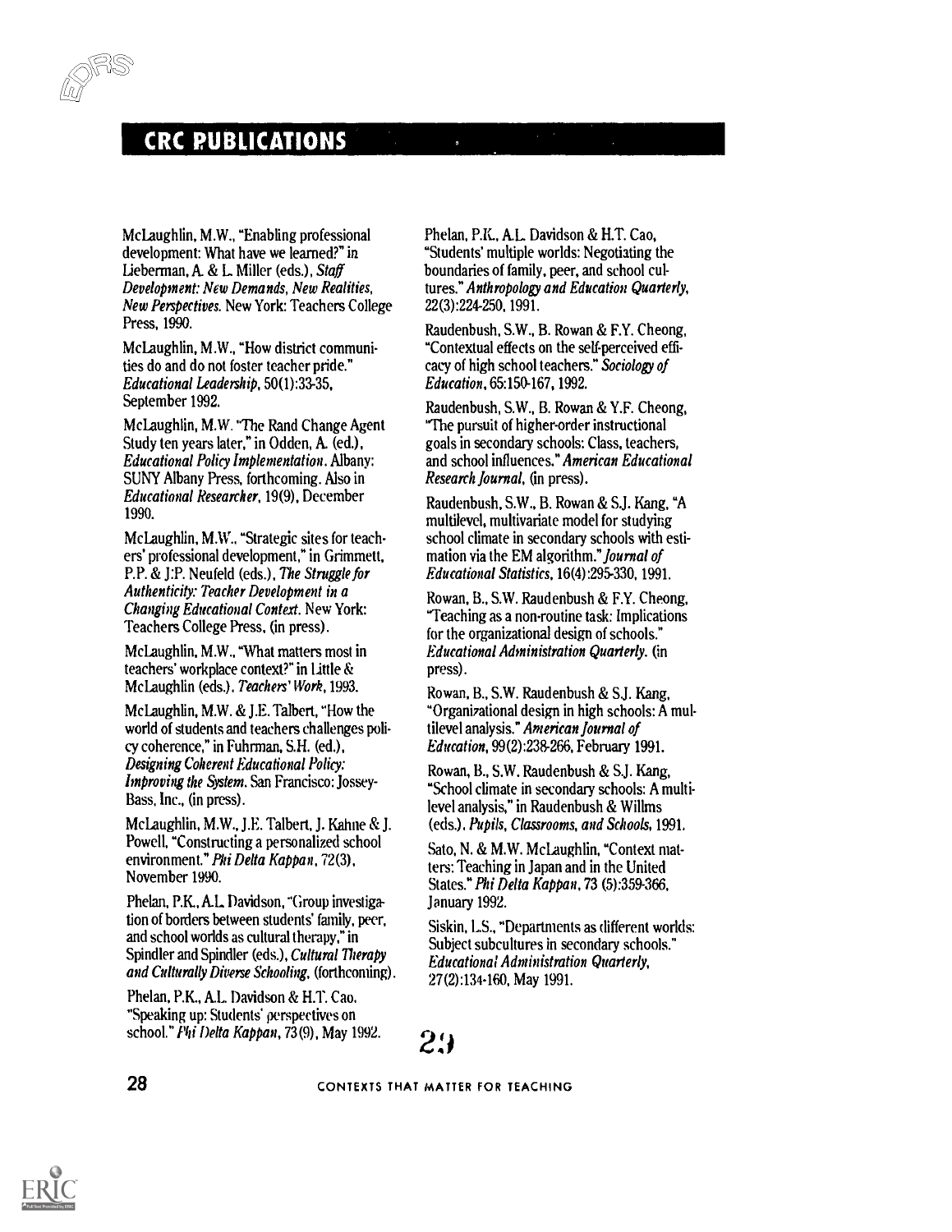#### CRC PUBLICATIONS,

Siskin, LS.. "Is the school the unit of change?: Internal and external contexts of restructuring," in Grimmett, P.P. & J.P. Neufeld (eds.), The Struggle for Authenticity: Teacher Development in a Changing Educational Context. New York: Teachers College Press, (in press).

Stodolsky, S., "A framework for subject matter comparisons in high schools." Teaching and Teacher Education, (in press).

Talbert, J.E., "Boundaries of teachers' professional communities in U.S. high schools," in Siskin & Little (eds.). The High School Department, (in process).

Talbert.J.E., "Constructing a school-wide professional community: The negotiated order of a performing arts school," in little & Mclaughlin (eds.), Teachers' Work, 1993.

Talbert, J.E. & M.W. Mclaughlin, "Understanding teaching in context," in Cohen. McLaughlin & Talbert (eds.), Teaching for Understanding, 1993.

Talbert, J. E., M. W. McLaughlin & B. Rowan. "Understanding context effects on secondary school teaching." Teachers College Record, (in press).

#### Under review for journal publication:

Phelan, P.K. AL Davidson & H.T. Cao. "Navigating the psycho/social pressures of adolescence."

Talbert, J.E., Teacher tracking: Exacerbating inequalities in the high school."

Talbert, J. E. & M. W. McLaughlin, "Teachers' Professionalism as Negotiated Order."

#### Center Papers and Reports

#### CRC Content as Context Series:

- S93-1 Stodolsky, S., "A framework for subject matter comparisons in high schools."
- S93-2 Grossman, P.. "English as context: English in context."
- S93-3 Collins, A., "Science teaching and school context: Three indicators of a complex relationship."
- S93-4 Wilson, S.. "Contextus, contextere: How is history a context?"
- S93-5 Grant. G.. The creation of meaning in subject matter: Structural metaphors as interpretation."
- S93.6 Little, J.W., "The compressed curriculum: Compromises of purpose and content in secondary schools."
- S93-7 Healey, C., "No problem is unsolvable." R90-2

#### Other papers and reports:

P93-151 Ennis, M., J. Kerkhoven & R. Snow, "Enhancing the Validity and Usefulness of Large Scale Educational Assessments."

- P93-150 Talbert, J.E. & S. Tsai, "Assessing academic subject differences in students' educational outcomes."
- P93-149 Hill. D. & B. Bussey. "Building a learning community."
- P92-145 Davidson, AL., "Border curricula and the construction of identity: Implications for multicultural theorists."
- P91.136 Rowan, B., 'The shape of professional communities in schools."
- P90-117 Campbell, P. & G. Southworth, "Rethinking Collegiality: Teachers Views."
- P88-104 Scott, R.W., "Work units in organizations: Ransacking the literature."
	- Talbert. J.E. et al., "Goal diversity among U.S. high schools: Trade-offs with academic excellence."
- R92-6 McLaughlin, M.W. & J.E. Talbert, "Summary description of CRC core data base: Integrating field and  $30<sup>3</sup>$  national survey research."

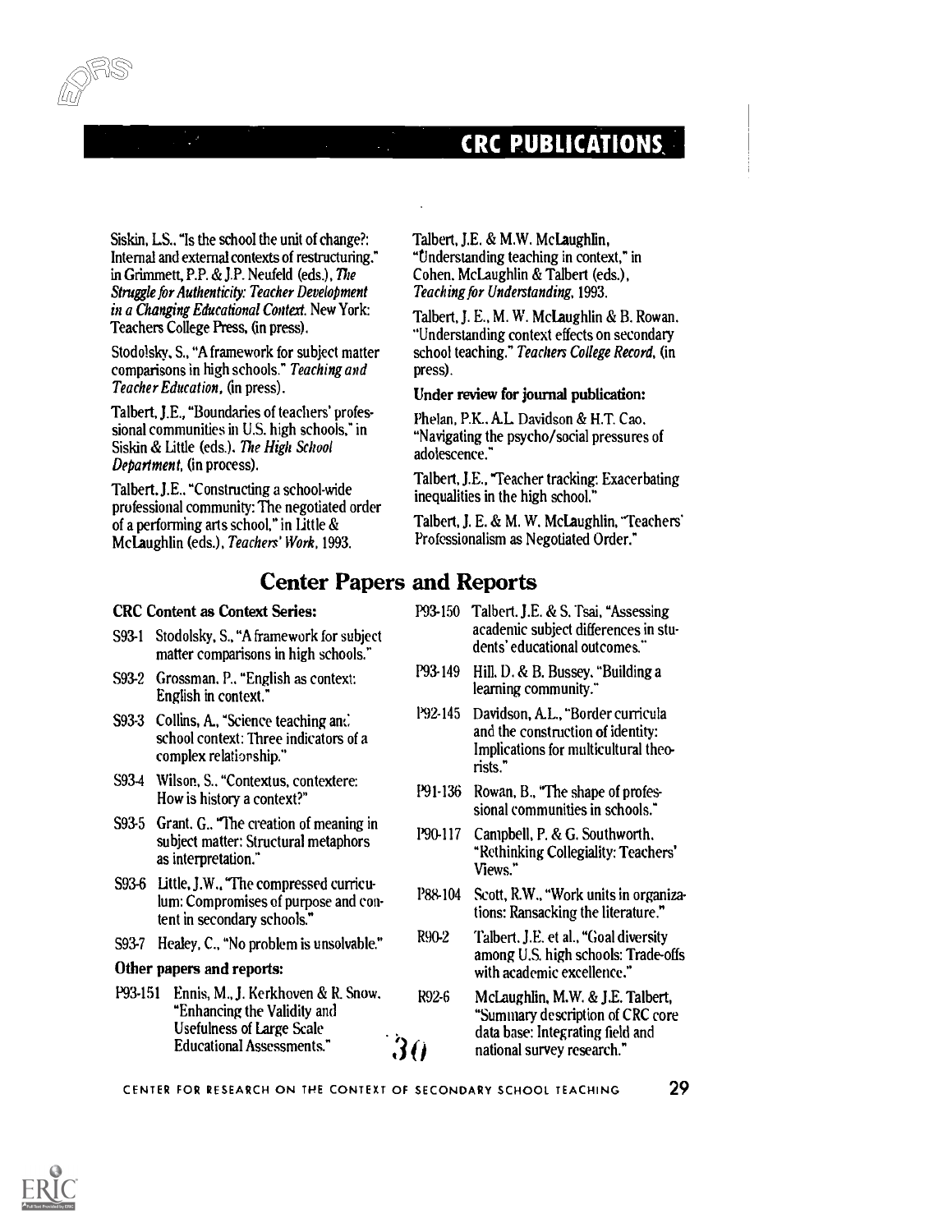#### ACKNOWLEDGEMENTS

A number of CRC researchers contributed to the Center's core field data base and related analyses of national survey instruments and data. In addition to the authors of the report, these individuals are: Richard Elmore (Harvard University), Pamela Grossman (University of Washington), Lawrence Ingvarson (Monash University). Judith Warren Little (University of California, Berkeley), Patricia Phelan (University of Washington), Steven Raudenbush (Michigan State University), Brian Rowan (University of Michigan), Richard Snow (Stanford University), and Susan Stodolsky (University of Chicago).

CRC research assistants who helped with data collection, coding, and analyses include: Susan Arbuckle, Nina Bascia, Karen Ballantine, Mimi Beretz, Christi Burchyns, Hanh Cao, Allan Cook, Ann Locke Davidson, Marian Eaton, Michele Ennis, Stephen Fletcher, Barbara Henderson, Carrie Jones, Jan Kerkhoven, Joseph Kahne, Jennifer Knudsen, Daniel Perlstein, Rebecca Perry, Judi Powell, Hilary Saner, Leslie Siskin, Annelie Strath, Shu-er Christina Tsai. and Choya Wilson at Stanford University; Susan Threatt and Susan Sather at University of California, Berkeley; and Yuk Fai Cheong, Sang Jin Kang, Jim Meade, Barbara Reinken, Kathleen Sernak and Jim Spillane at Michigan State University. Marian Eaton and Barbara Reinken managed the California and Michigan interview files; Eaton managed the three waves of survey data and the integrated interview data base.

Also part of the CRC research community were: Roberto Astudillo, who entered the three waves of the CRC survey data; Juliann Cummer, CRC administrative assistant, who plays a major role in managing the project and assuring the quality of CRC documents; and Robert Moreno, who helped sanitize teacher interviews. Renee Hoch, Ann Ishimaru, Leina Johansson, Alejandra Lopez, and Rebecca Schanberg offered clerical assistance.

30 CONTEXTS THAT MATTER FOR TEACHING